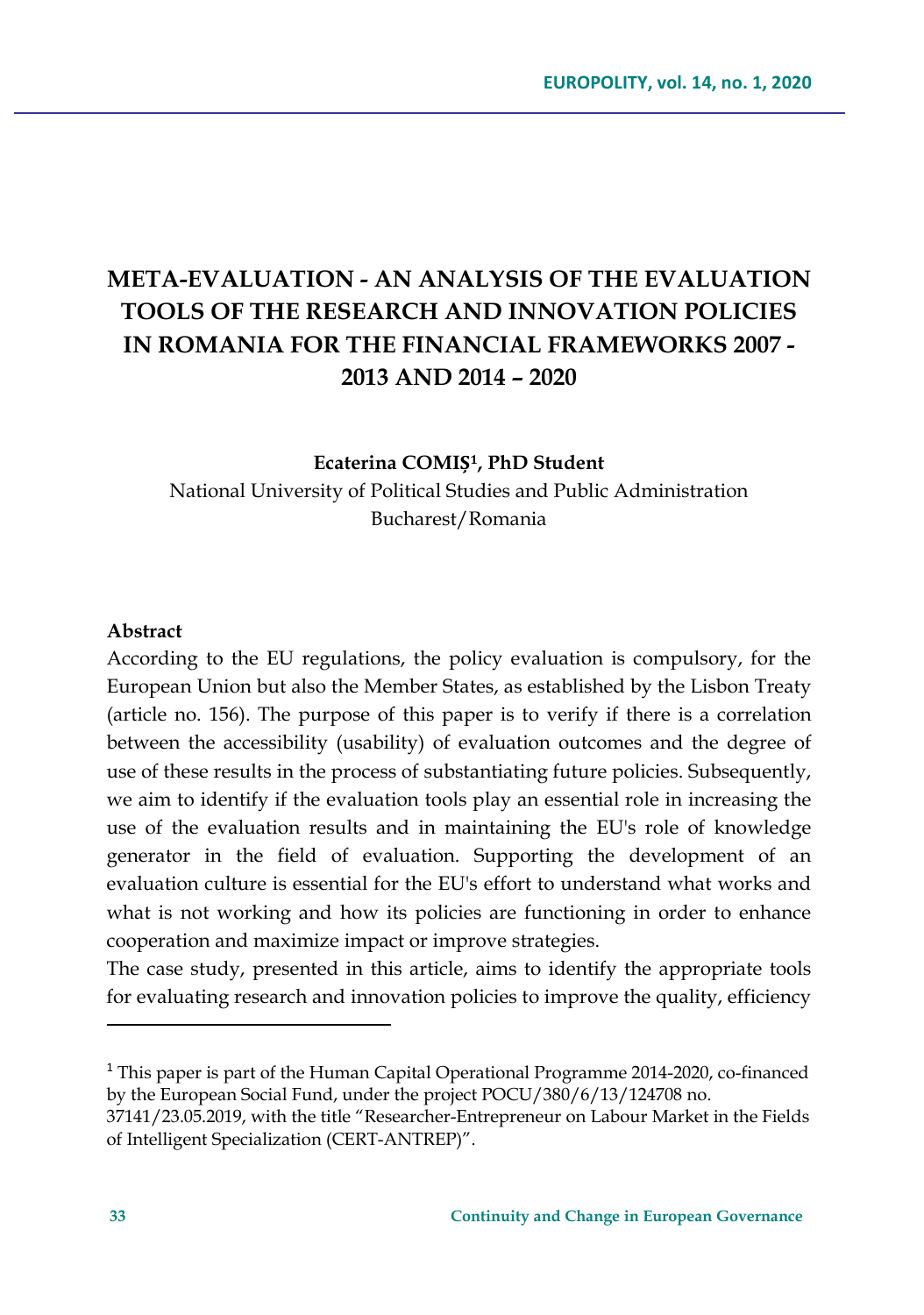and coherence of interventions, considering the context of a significant financial allocation for research and innovation in the future EU budget for the financial framework 2021 - 2027. The study it is expected to provide an answer to the question "To what extent were the results of the evaluations used in the process of substantiating the research and innovation policies in Romania?".

**Keywords:** meta-evaluation; research and innovation policies; evaluation tools.

# **1. INTRODUCTION**

Evaluation is not an aim in itself, so investing resources in this approach must be justified by the difference it can make in achieving the success or failure of a program. To make such a difference, the evaluation must address and answer useful questions to the factors involved in the development of the program, regardless of their role in the program.

The European Funds played a key role in the development of the evaluation culture within the European Union and the introduction of evaluation in the countries of Southern Europe is mainly due to the requirements stipulated in the European regulations. As a consequence, at the level of European Union policies, evaluation is mandatory, being an obligation for both the European Union and the Member States under the Treaty of Lisbon, to use policy evaluations.

As one of the largest funders at a global level, the European Union has assumed the role of knowledge generator in the field of evaluation. Supporting the development of a culture of evaluation is essential for the EU's effort to understand not only what works and what doesn't in its policies but also how they work, in order to improve cooperation and maximize impact or improve strategies. The Union's evaluation policy is a strong commitment to improving evaluation practice, built to meet the current needs (EEAS 2014).

The research hypothesis is based upon states that there is a correlation between the accessibility (usability) of evaluation outcomes and the degree of use of these results in the process of substantiating future policies. The case study aims to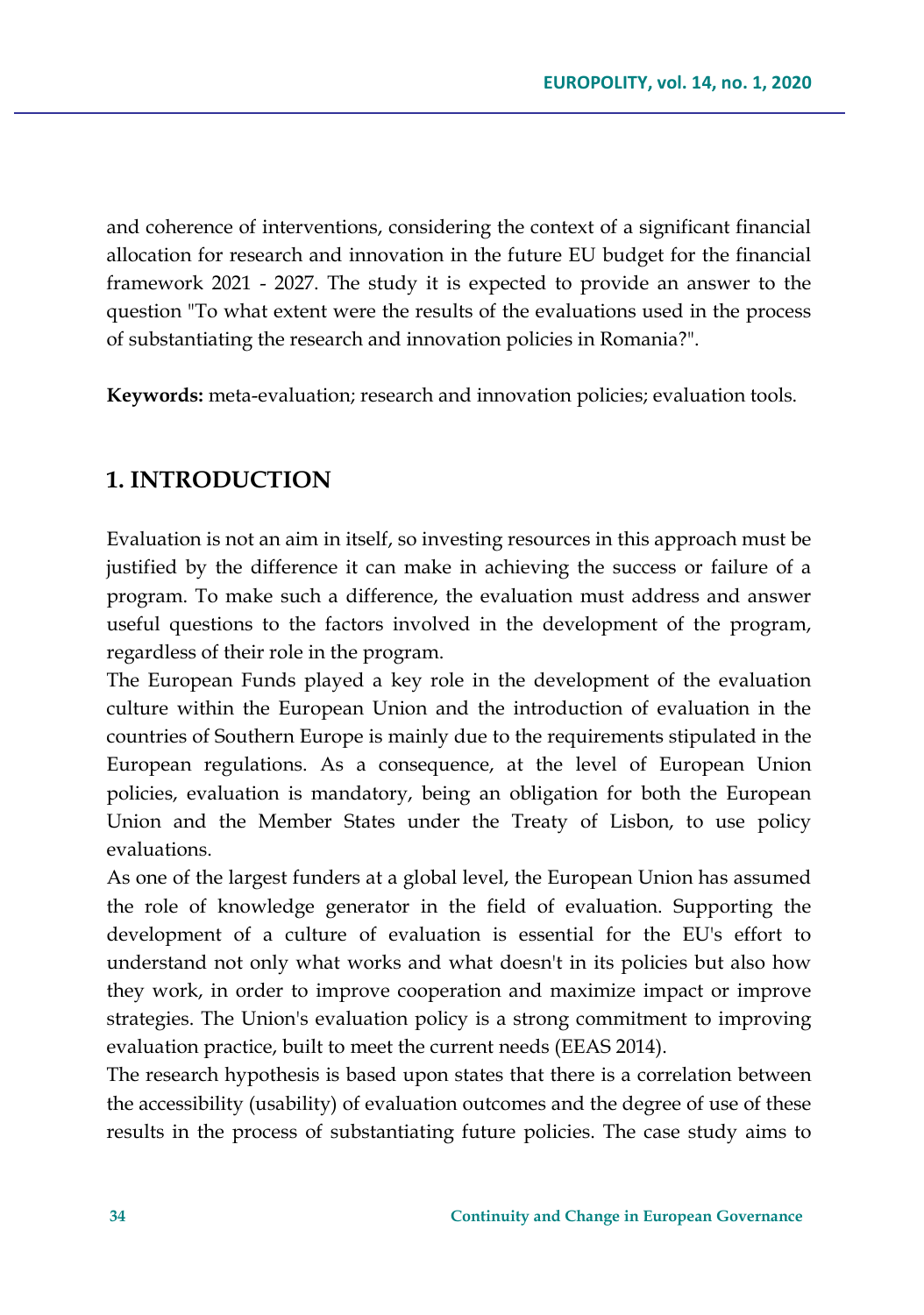appreciate the degree of use of the results of evaluations of researchdevelopment-innovation procedures in the process of substantiating intended policies.

The concept of "use of evaluation", also defined as the usage of program evaluation results for decision making or program improvement, is one of the major objectives in the program evaluation literature, as evidenced by the large number of theoretical and empirical studies published on this topic. (Cousins and Leithwood 1986, Johnson et all 2009 - produced significant reviews of the evaluation use literature and together highlight 106 empirical studies on this topic published since 1986). There are three main types of evaluation usage associated with the use of results identified in the literature: instrumental use, which refers to the use of evaluation results as a basis for action and change; conceptual use, which occurs when an evaluation influences stakeholders' understanding and attitudes about a program; and symbolic use, which occurs when individuals use evaluation information for their political interest (Johnson, 1998).

# **2. LITERATURE REVIEW**

The obligation to carry out activities for the evaluation of interventions financed from the funds, as well as the general rules are referred in the (EC) Regulation no. 1083/2006 of the Council from July 11th 2006 (Articles 47 to 49). Article 47 from the Regulation laying down certain general provisions on ERDF, ESF and CF no. 1083/2006 provided the general framework in which evaluations should be carried out in the 2007-2013 programming period. Based on this article, the mission of the evaluation is twofold: on one hand, to improve the quality, efficiency, and coherence of intervention from the funds, and, on the other hand, to improve the strategy and implementation of operational programs, in relation to specific structural problems of the covered Member States and regions.

When we talk about the evaluation of European policies, it often goes through stages similar to the cycle of a policy, which starts with policy formulation, planning and resource allocation, design, implementation and delivery of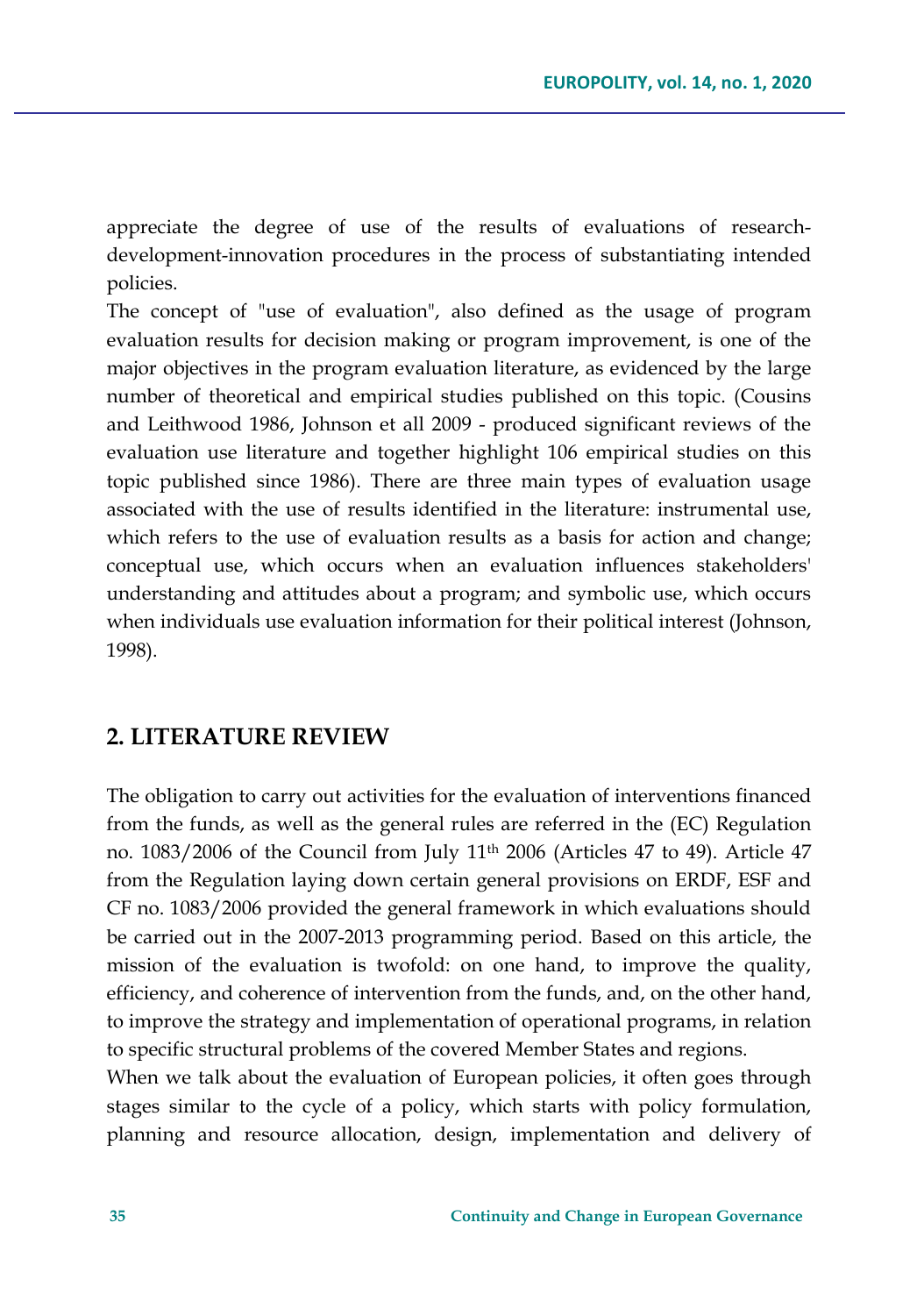expected results and this results from the use of evaluation in some terms such as ex-ante, intermediate and ex-post. (EVALSED, 2013).





*Source: EVALSED*

On the other hand, meta-evaluation is a systematic and formal evaluation of evaluations, evaluation systems, or the use of specific evaluation tools in order to guide the planning/management of evaluations within organizations. A meta-evaluation can be used for ongoing evaluations (formative) or to highlight the strengths and weaknesses of previous evaluations (summative). The methodology was proposed by Michael Scriven in 1969, to describe the evaluation of an evaluation plan for educational products (Scriven 2009).

Stufflebeam (2000) describes meta-evaluation as "the process of delimiting, obtaining and applying descriptive and critical information about the usefulness, feasibility, relevance and accuracy of evaluation and its systematic nature, competence, integrity/honesty, respect and social responsibility in guide evaluation and/or in highlighting strengths and weaknesses (Stufflebeam 2000, 95 - 125).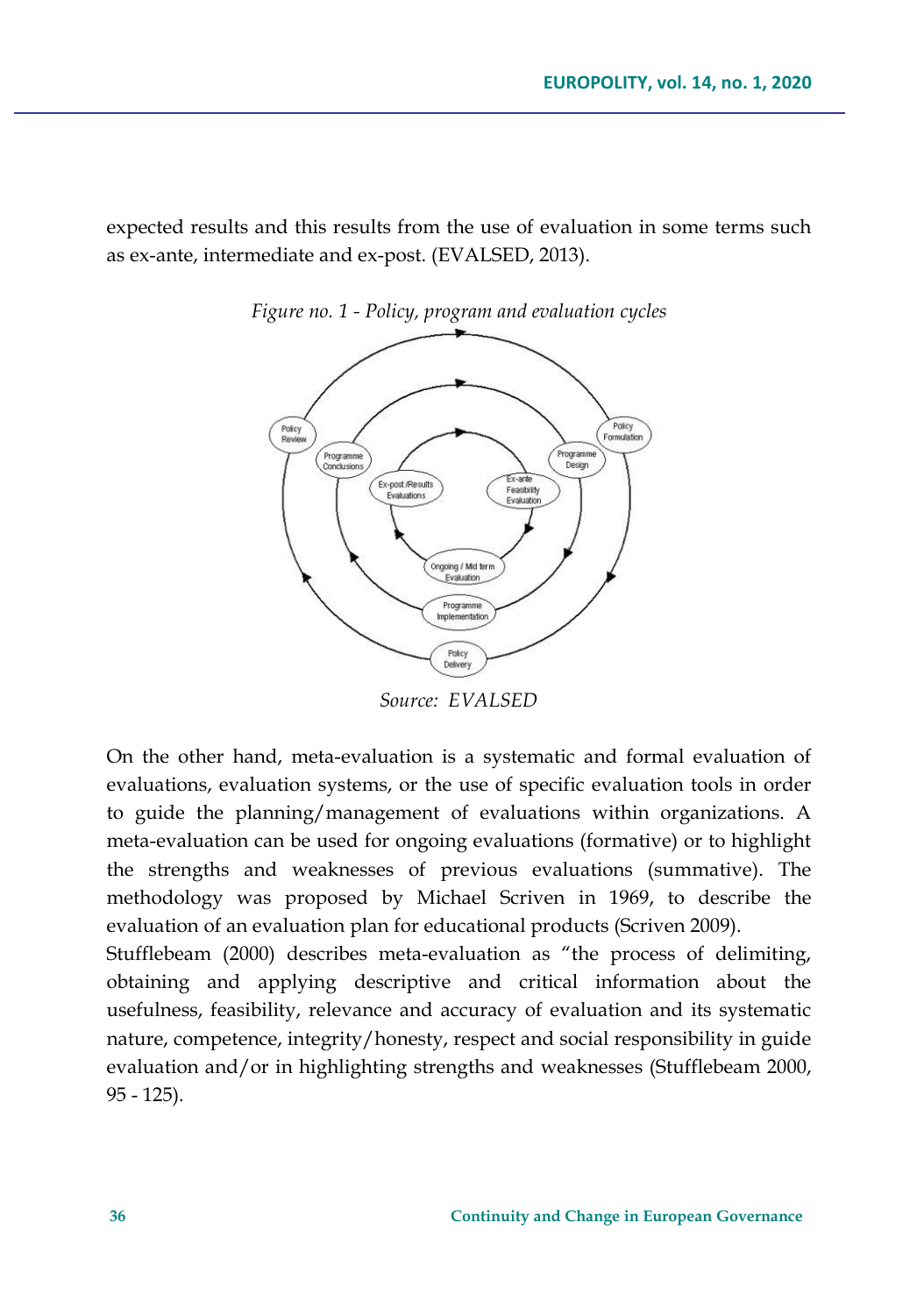Policy monitoring and evaluation provide information and data that, when accepted and internalized, turn into knowledge that supports the learning process. Therefore, learning needs to be incorporated into the policy-making cycle through an effective feedback mechanism. The information must be disseminated and made available to interested stakeholders in order to become applied knowledge.

The study of the consequences of evaluation is not new; however, for most of the last four decades it has focused on the analysis of a particular segment of evaluation, namely, the use of evaluation results (Alkin 2003; Cousins & Leithwood 1986; Leviton & Hugues 1981; Shulha & Cousins 1997).

In the late 1980s and early 1990s, theorists and researchers expanded the focus of research on the use of evaluation to include analyzing the consequences of processing information from the evaluation (Cousins & Leithwood 1986) and effective involvement in the evaluation process (Greene 1988; Patton 1997).

Over the last two decades, the analysis of the possible consequences of the evaluation has shifted the focus to hypotheses such as:

- evaluation can contribute to decision making;
- the evaluation can lead to the improvement of the program;
- assessment can expand the knowledge base;
- at the same time, recent studies identify a wide range of expected consequences of evaluation, including empowerment, social justice, organizational learning, capacity building, social improvement, and even transformation.

Evaluation can influence the way people think and act, individually and collectively. It can even have significant consequences for the practice of subsequent evaluation. (Mark 2006). It is important to remember that we cannot separate the concept of "use of evaluation" from that of "usability" when we talk about evaluation and, implicitly, when we perform a meta-evaluation. Regardless of the type of evaluation, the moment of its realization, or the stakeholders involved, it is necessary to make the distinction between these two dimensions. Consequently, if the use of evaluation results takes into account rather the context and organizational capacity to use the evaluation results,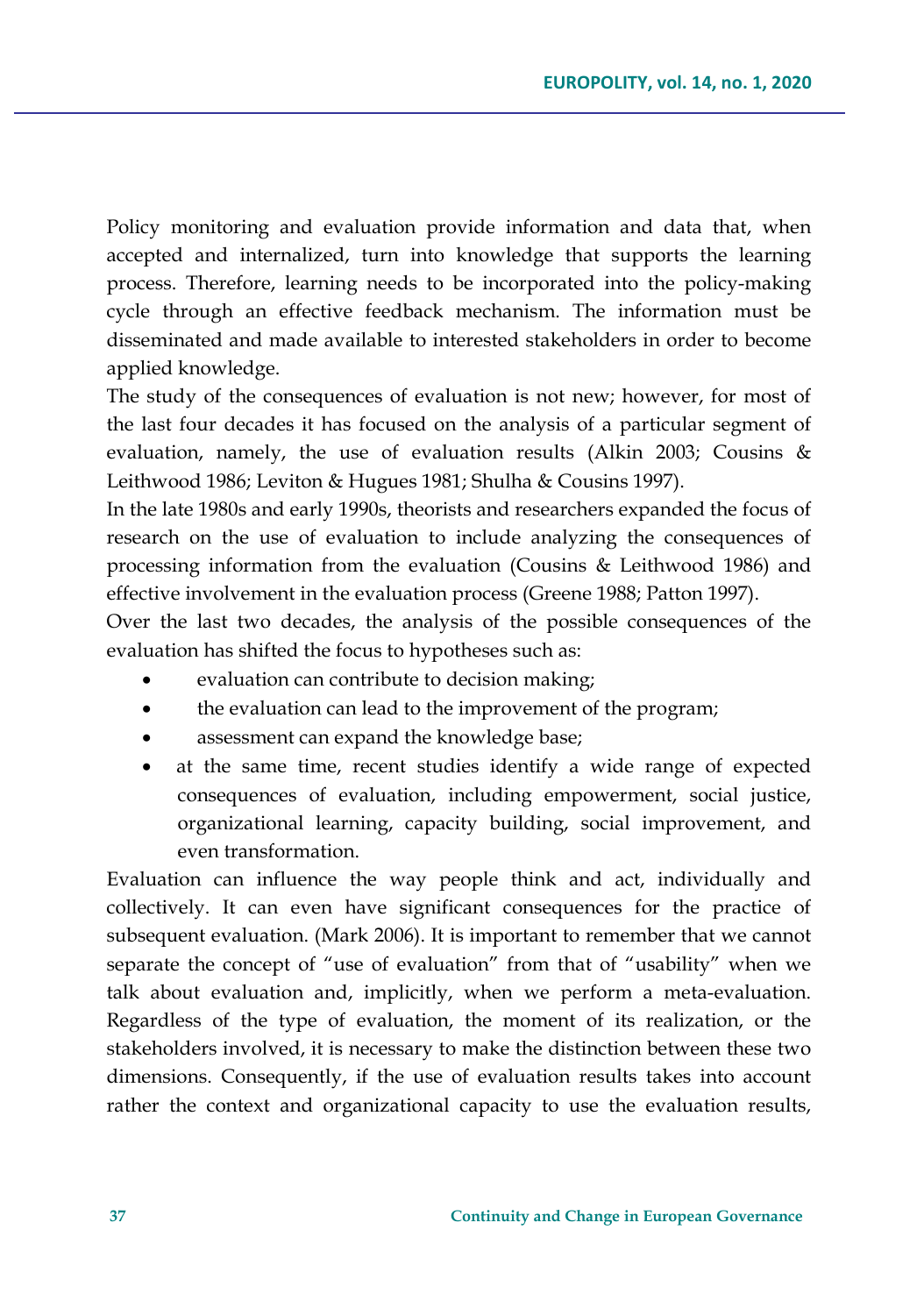usability refers to the way in which an evaluation has been designed so that its results can be used as broadly as possible.

### **3. CASE STUDY**

3.1. Presentation of research-innovation policies in Romania

Being a young democracy and a member of the European Union only since 2007, respectively a net beneficiary of European funds at that time (we are not referring here to pre-accession funds) we can say that Romania is at the beginning when it comes to transition to a knowledge-based economy (objective assumed by the EU to reduce the existing gaps in the regions).

Country-wide innovation performance is poor, ranking last in the EU in the 2019 European Innovation Scoreboard (European Commission 2019b). Investments in research and development are very low, with an R&D intensity of 0.51% of GDP in 2018, well below the national target for 2020, of 2%, and the EU average of 2.12%. Public investment in research and development accounted for 0.2% of GDP in 2018. Private spending on research and development was only 0.30% of GDP, below the EU average of 1.41%. (European Commission 2020)

Scientific performance and the links between academia and business continue to be weak. The country is still at the bottom of the EU in terms of top scientific publications and international co-publications (European Commission 2018a). Regulatory barriers (e.g. bureaucracy, conflicting or unclear rules) hinder the links between academia and business, which tend to emerge on an ad hoc basis.

RDI governance is characterized by excessive and burdensome bureaucracy, the predisposition to excessive regulation, frequent changes at the legislative and institutional level, and the lack of human resources. Policy changes have affected the R&D&I system and policies, leading to delays and ad hoc changes. Theoretically, coordination mechanisms and bodies are established; however, they may prove to be insufficient in the absence of human resources, political will and culture to make them work.

The main programmatic documents in the field of research-innovation in Romania, in the period 2007 - 2020 are: National Strategy in the field of research-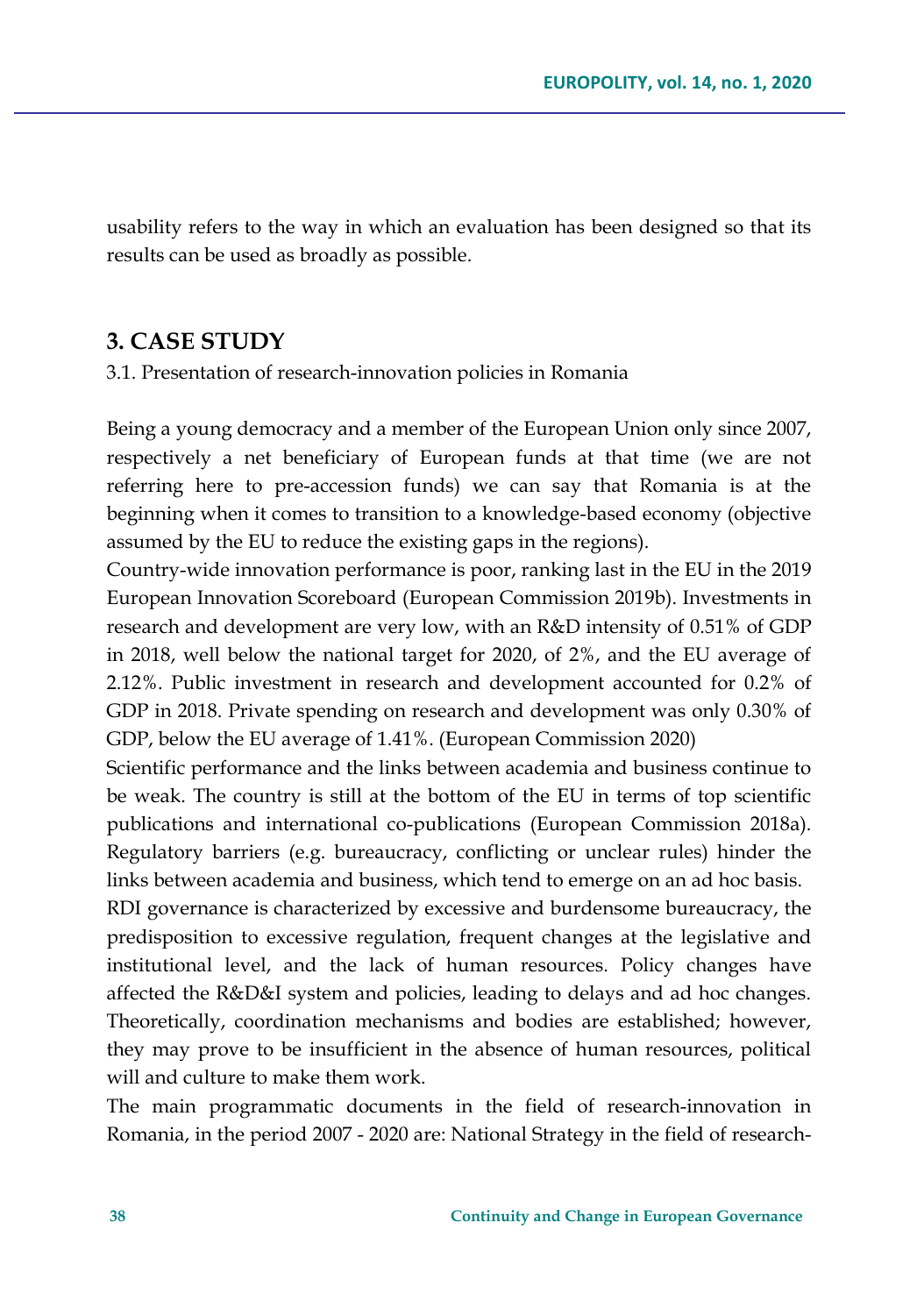development and innovation for the period 2007 - 2013 - (approved by Act no. 217/2007), National Plan for research-development and innovation for the period 2007 - 2014 (NPRDI II) - (approved by Act no. 475/2007), the National Strategy for Research, Development and Innovation 2014 - 2020 (NS RDI 2020) - (approved by GD 929/2014) and the National Research Plan - development and innovation for 2015 - 2020 (NPRDI III) - (approved by Act no. 583/2015).

It should be remarked that these public policy documents stipulate that the undertaking must undertake to monitor and evaluate the measures they propose, which should have been carried out regularly and carried out by independent experts. and whose conclusions have been presented to policymakers.

#### 3.2. Methodology

The present meta-evaluation aims to analyze the evaluation tools of the research-development-innovation policies in Romania in the financial years 2007 - 2013 and 2014 - 2020.

The purpose of the meta-evaluation is to know the use of the results of the evaluations carried out in the financial year 2007-2013 to substantiate the research-innovation policies in the period 2014-2020 and, secondly, to establish a benchmark for a future meta-evaluation to subsequently identify trends, models and changes in the policy evaluation tools analyzed.

The main research method used is the analysis of documents, respectively the content evaluation of the evaluation reports and the main programmatic documents and the construction of an analysis grid of the assessment records from 2007-2013 and 2014-2020. To carry out the study, the author focused on the following research: analysis of specialized texts and documents, with a focus on research-innovation strategies and, in particular, with a focus on the financing of research-innovation policies; analysis of evaluation reports made for national research-innovation strategies; analysis of the documents substantiating the normative acts in the field of RDI.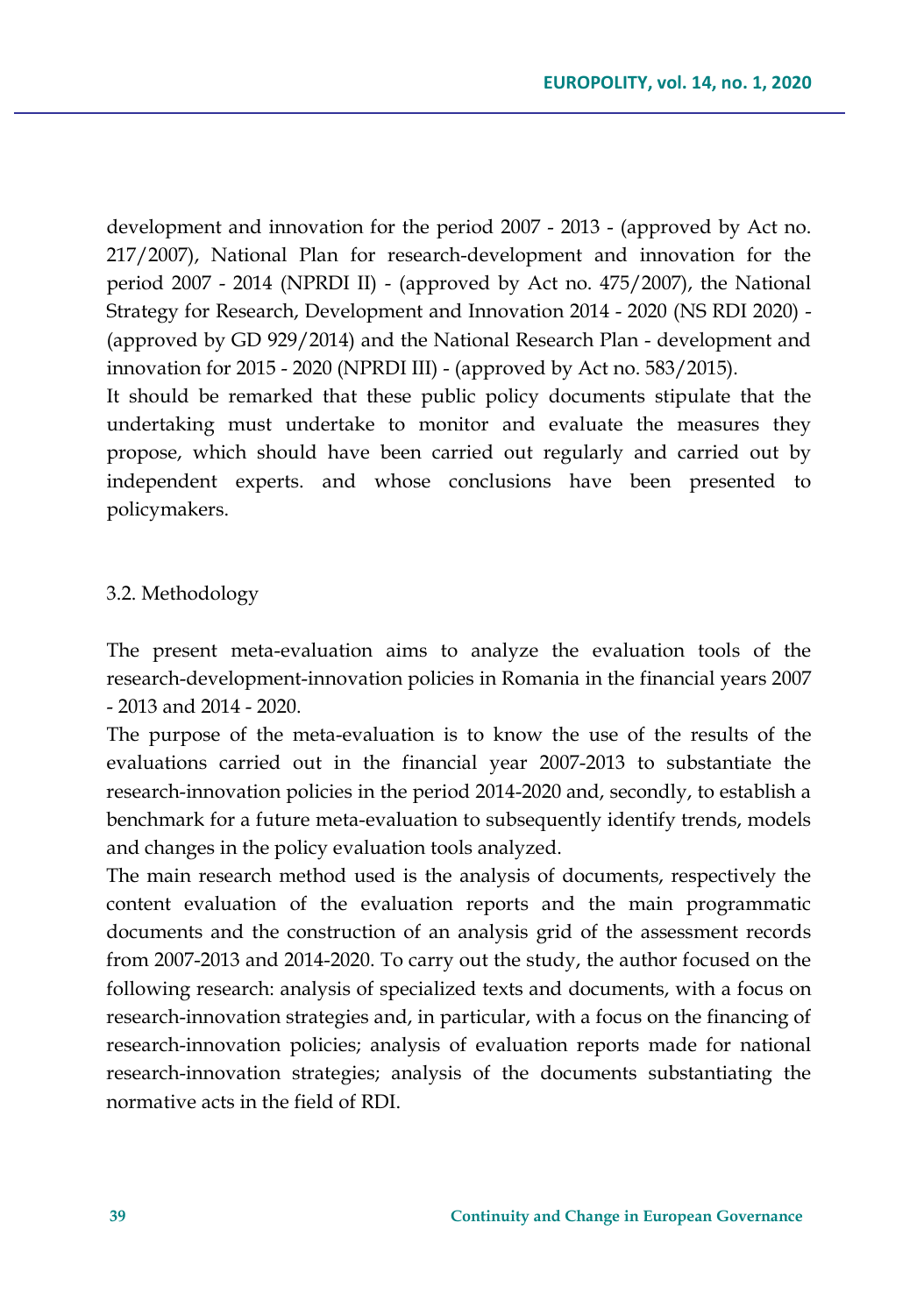Before building the analysis grid of evaluation reports, we researched what other meta-evaluations were conducted in Romania regarding the system/tools for evaluating research-innovation policies. From the identified documents and information, the authors noticed that the analyzes carried out mainly target the research-innovation system as a whole and not particularly its evaluation tools, not being possible to draw conclusions or recommendations with a particular character. Within the evaluation grid of the evaluation reports we used an ordinal rating scale for each analyzed criterion, respectively the scale: "Excellent, Very good, Good, Satisfactory, Unsatisfactory, Absent". The grading was based on the presence, clarity, robustness and adequacy of the relevant information in the evaluation report for each criterion analyzed. Therefore, the proposed analysis grid of the evaluation reports aims to obtain information on the following analysis criteria: coordination of the evaluation process, evaluation design and methodology, presentation of evaluation results and use of evaluation results.

#### 3.3. Research limitations

The main limitation of this study is based on the fact that, although the responsibilities on the management of research-innovation policies and implicitly, the attributions on policy evaluation belonged, de facto, to the same entity (currently the Ministry of Education and Research), the administrative instability led to a low degree of information accessibility on the evaluation exercises analyzed and the difficulty of identifying all documents regarding these evaluations. Thus, if a series of evaluation reports could have been identified on the institution's website, it was not possible to distinguish the documents regarding the evaluation process, especially the reference terms, the main reason being the fluctuation of the staff who managed these evaluations.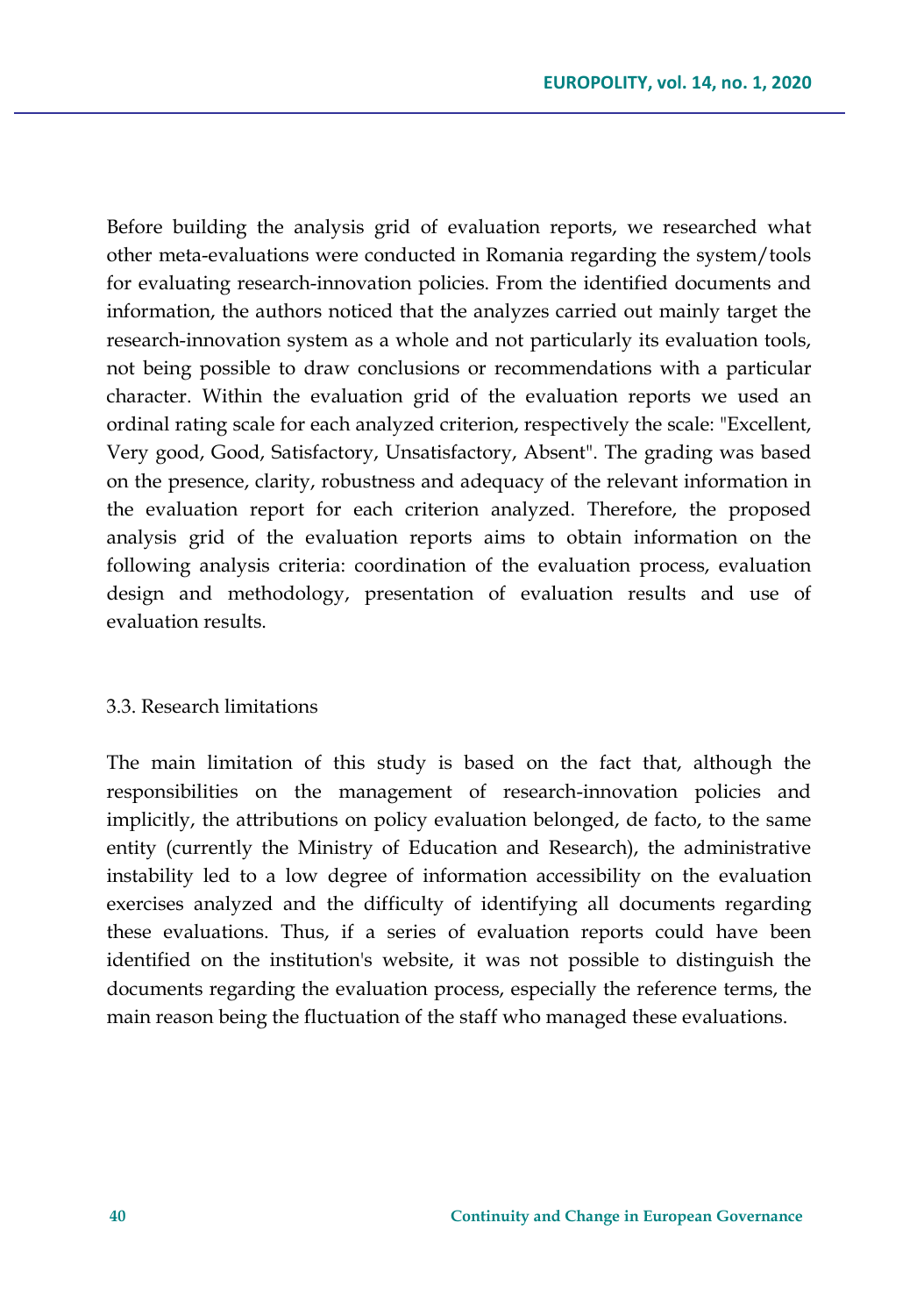#### 3.4. Evaluation report analysis grid

The author considers important specifying that the elaborated grid aimed at a logical structuring of the way of conducting the meta-evaluation, this isn't being an interview grid. Thus, the analysis grid of evaluation reports is divided into two main parts: an introductory section, which presents fundamental information on assessment reports that allow them to be placed in a time frame and knowledge of the specifics of evaluation.

The second section contains the rating criteria considered relevant for the purpose of the meta-evaluation: coordination of the evaluation process, design, and methodology, presentation of the evaluation results, use of the results.

Each of these criteria was operationalized through a set of evaluation questions aimed at identifying the existence in the evaluation reports of the categories of fundamental information in the evaluation process, the relevance, clarity, and robustness of these categories of details. The evaluation questions also aim at acquiring information that would allow qualitative analysis of how to present the evaluation results and their use as well as the realization of correlations.

3.5. Meta-evaluation report *3.5.1. Summary*

The purpose of this report was to make a meta-evaluation of the evaluation tools of research-innovation policies in Romania, developed in the period 2007-2013 and 2014-2020. The following criteria were taken into account: coordination of the evaluation process, evaluation design, methodology, presentation of evaluation results, and their use. For each criterion was assigned at least two evaluation questions.

Both the meta-evaluation reports and their supporting documents and information were used to carry out the meta-evaluation, insofar as they could be identified. One of the limitations of meta-evaluation is represented by the different typology of the analyzed evaluation exercises (these being centred either towards the evaluation of the performance, of the governance system of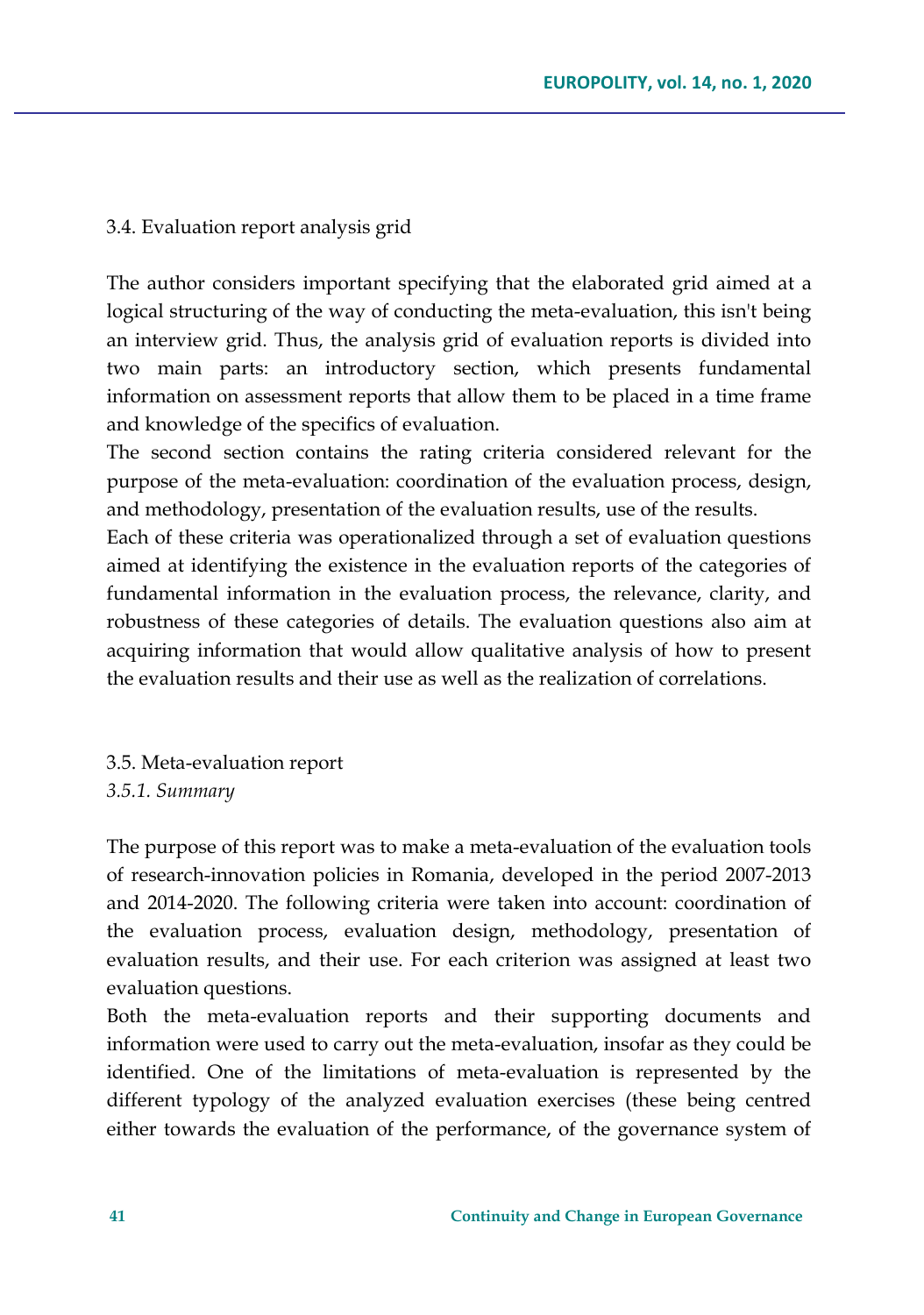the RDI field or focused on the analysis of the public policy strategy related to the field). This made it difficult to analyze the answers to the evaluation questions and to give grades. A general conclusion that can be drawn is that evaluation methods and tools have seen significant improvements from one year to the next but the presentation and use of results are not necessarily directly proportional to this development.

*3.5.2. Presentation of the results of the meta-evaluation*

| Evaluation report identification data                   |                                                     |  |
|---------------------------------------------------------|-----------------------------------------------------|--|
| Report name                                             | Delivering policy analysis on the                   |  |
| Type of evaluation                                      | performance of Cohesion Policy 2007-2013            |  |
| The evaluated period                                    | Task 1: Policy Paper on Innovation                  |  |
| The evaluation period                                   | intermediate                                        |  |
| Criterion no. 1: Coordination of the evaluation process |                                                     |  |
| Rating: Unsatisfactory                                  |                                                     |  |
| <b>Evaluation Questions</b>                             | Findings:                                           |  |
| Have the actors involved in                             | The report does not indicate who the actors         |  |
| the evaluation process been                             | involved in the evaluation process are or their     |  |
| identified, including their                             | roles but rather focused on the analysis of the     |  |
| roles?                                                  | evaluation subject.                                 |  |
| Was the evaluation carried                              | The evaluation was carried out by an expert         |  |
| out by an external or internal                          | from the Expert Evaluation Network for the          |  |
| team?                                                   | European Commission - Directorate-General           |  |
|                                                         | Regional Policy.                                    |  |
| Criterion no. 2: Design and methodology                 |                                                     |  |
| Rating: Unsatisfactory                                  |                                                     |  |
| Is the chosen methodology                               | The<br>Not.<br>report does<br>the<br>not<br>present |  |
| clearly described?                                      | used. However, the<br>methodology<br>report         |  |
|                                                         | a series of annexes where<br>the<br>contains        |  |
|                                                         | categories of the user data can be identified.      |  |

*Table nr. 3.5.2.1 – Analysis grid no. 1*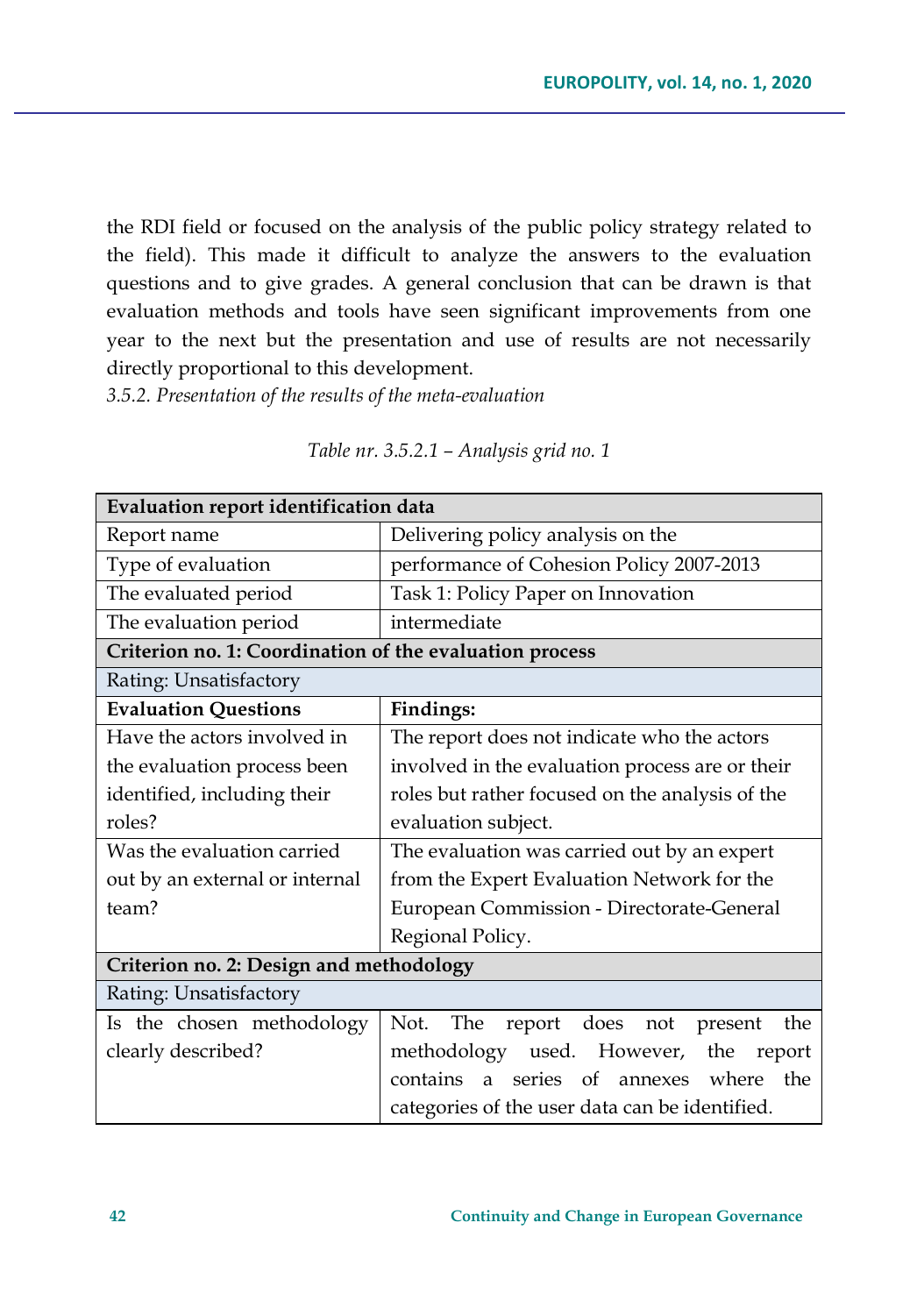| Is the choice of methodology                        | N/A                                               |
|-----------------------------------------------------|---------------------------------------------------|
| explained?                                          |                                                   |
| Are the evaluation questions                        | The report does not include the evaluation        |
| relevant to the purpose and                         | questions used. However, from each aspect         |
| objectives of the evaluation?                       | evaluated, a series of utilized criteria and      |
|                                                     | indicators are transparent, leading to the        |
|                                                     | conclusion that certain evaluation questions      |
|                                                     | were employed, and through the answers and        |
|                                                     | conclusions formulated for each of them in the    |
|                                                     | report, the objectives of the evaluation are met. |
|                                                     | (also presumed)                                   |
| Were the DAC / OECD                                 | YES. The analysis of the report shows that at     |
| criteria used in structuring                        | least one DAC (relevance) criterion was used.     |
| the evaluation?                                     |                                                   |
| Was the data used clear,                            | The analysis of the report's annexes confirmed    |
| robust, and sufficient?                             | the use of a complex, clear, and robust data set. |
|                                                     | However, in the absence of methodological         |
|                                                     | specifications, it was not possible to assess     |
|                                                     | whether the data were sufficient.                 |
| the<br>risks<br>of<br>the<br>Are                    | There is no section in the report to identify     |
| assessment<br>clearly<br>and                        | possible risks that may arise during the          |
| specifically identified?                            | assessment. These are not mentioned at all in     |
|                                                     | other sections either.                            |
| Does the report have key                            | No documents containing the terms of reference    |
| documents such as terms of                          | were identified.                                  |
| reference, etc. attached?                           |                                                   |
| Criterion no. 3: Presentation of evaluation results |                                                   |
| Rating: Satisfactory                                |                                                   |
| Are the evaluators' findings                        | YES. A chapter of the Report is dedicated to      |
| and recommendations clearly                         | each aspect assessed. The conclusions and         |
| described?                                          | recommendations related to each evaluated         |
|                                                     | aspect are set out, but with a low degree of      |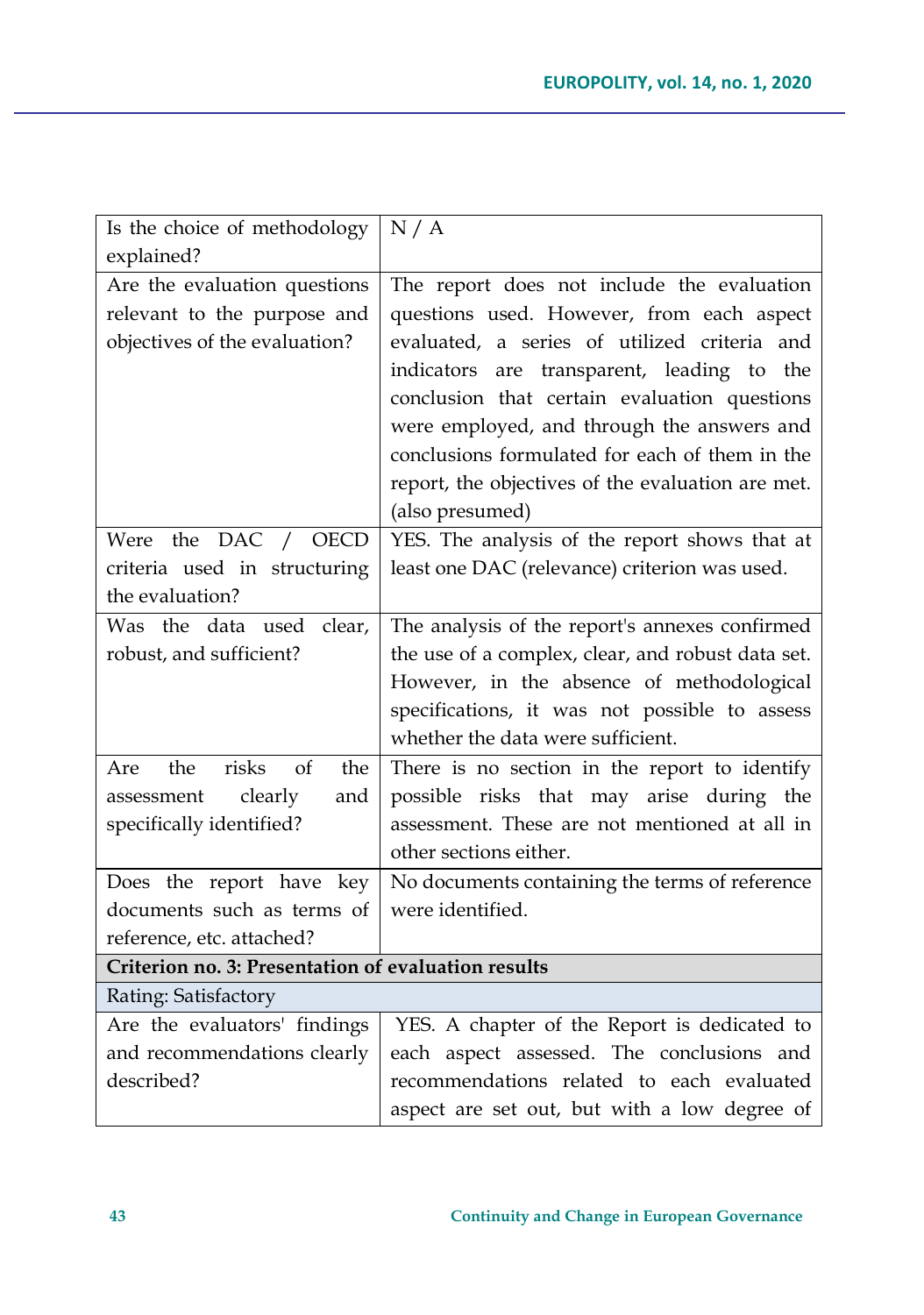|                                            | specificity.                                        |
|--------------------------------------------|-----------------------------------------------------|
| Does the evaluation report                 | The evaluation report has only a partial logical    |
| have a logical structure? Does             | structure and the information is presented in a     |
| it present the information                 | fairly general way. The general areas and           |
| clearly and coherently?                    | objectives of the evaluation are distinguished.     |
|                                            | However, a detailing of the methodology and         |
|                                            | tools used to operationalize the evaluation         |
|                                            | would have been an advantage<br>for                 |
|                                            | substantiating the findings presented, rather       |
|                                            | than a detailed description of the context of       |
|                                            | research and innovation policies in Romania.        |
| Criterion no. 4: Use of evaluation results |                                                     |
| Rating: Satisfactory                       |                                                     |
| previous evaluation<br>Are                 | Not. The report does not refer to previous          |
| experiences identified?                    | evaluation experiences in the field analyzed.       |
| future decisions<br>Are<br>$\alpha$        | Yes. Future actions are identified that could use   |
| actions identified that could              | the results of the evaluation as well as the actors |
| the results of<br>this<br>use.             | involved in these actions.                          |
| evaluation?                                |                                                     |

| Evaluation report identification data                   |                                                 |  |
|---------------------------------------------------------|-------------------------------------------------|--|
| Report name                                             | Interim Evaluation of the National Strategy and |  |
|                                                         | National Plan CD & I 2007-13                    |  |
| Type of evaluation                                      | intermediate                                    |  |
| The evaluated period                                    | Not specified                                   |  |
| The evaluation period                                   | 2012                                            |  |
| Criterion no. 1: Coordination of the evaluation process |                                                 |  |
| Rating: Good                                            |                                                 |  |
| <b>Evaluation questions</b>                             | Findings                                        |  |
| Have the actors involved in                             | The report indicates which actors are involved  |  |
| the evaluation process been                             | in the evaluation process (National Authority   |  |

*Table no. 3.5.2.2 – Analysis grid no. 2*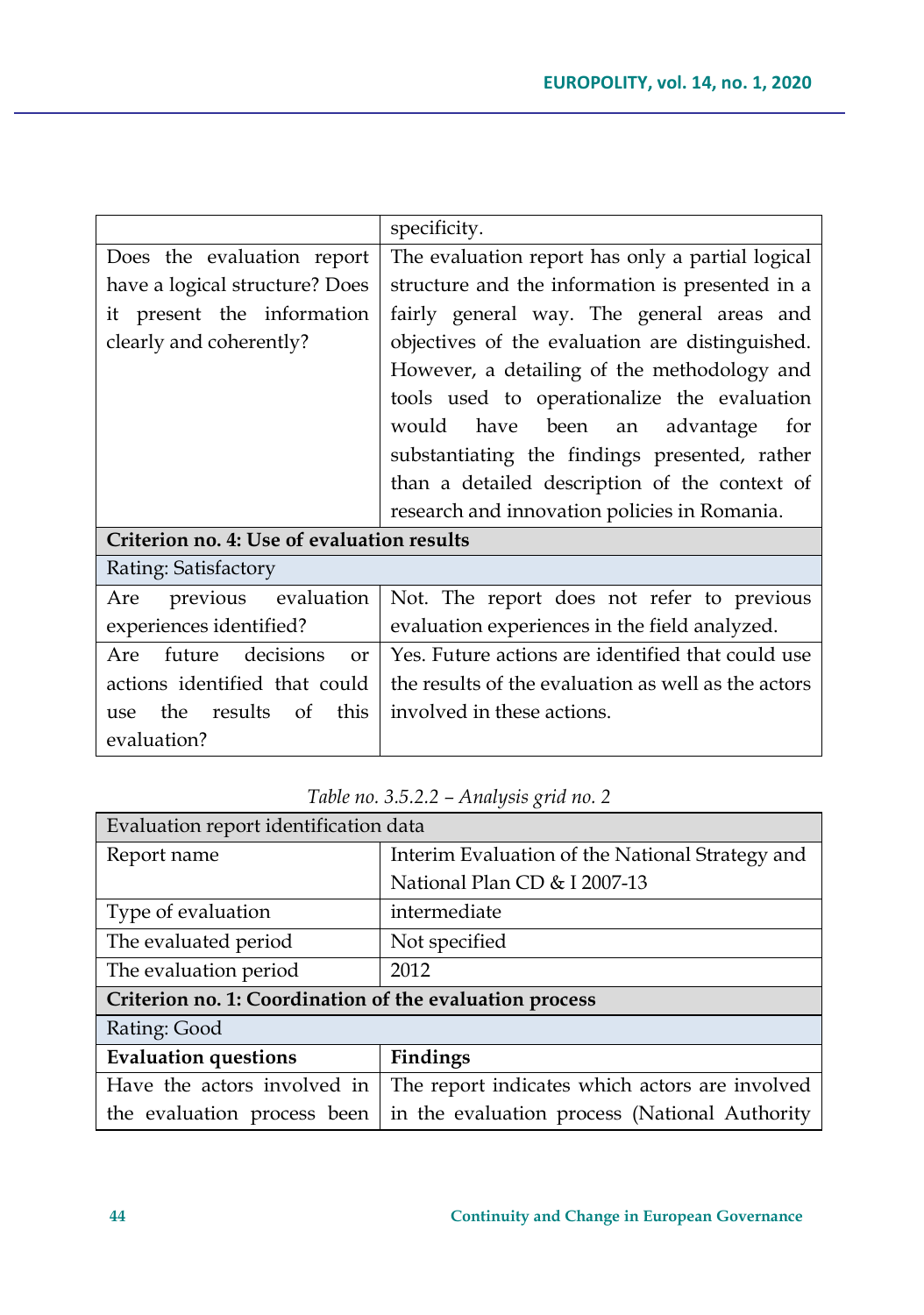| identified, including<br>their          | for Scientific Research, UEFISCDI, National        |
|-----------------------------------------|----------------------------------------------------|
| roles?                                  | Councils for Development and Innovation /          |
|                                         | Scientific Research). Although the report          |
|                                         | mentions the involvement of stakeholders in        |
|                                         | the evaluation process, they are not accurately    |
|                                         | identified.                                        |
| Was the evaluation carried              | The evaluation was carried out by a consortium     |
| out by an external or internal          | of experts, mixed, consisting of Technopolis       |
| team?                                   | Austria, Vienna,<br>Group<br>Austria,<br><b>FM</b> |
|                                         | Management Consultancy, Bucharest, GEA             |
|                                         | Strategy & Consulting, Bucharest, Vienna           |
|                                         | University of Technology, Vienna, Austria. The     |
|                                         | management of the evaluation services contract     |
|                                         | was ensured by the National Authority for          |
|                                         | Scientific Research.                               |
| Criterion no. 2: Design and methodology |                                                    |
|                                         |                                                    |
| Rating: Good                            |                                                    |
| Is the chosen methodology               | The Report identifies, from the introduction, the  |
| clearly described?                      | objective, the methods/tools used, and the         |
|                                         | actors involved. The aspects that are subject to   |
|                                         | evaluation have a high degree of generality (the   |
|                                         | emergence of the National Strategy for             |
|                                         | Research, Development and Innovation 2007-         |
|                                         | 2013, its internal and international context,      |
|                                         | vision, strategic objectives and their main        |
|                                         | strategic approaches, implementation of the        |
|                                         | strategy). On the other hand, the instruments      |
|                                         | used are detailed quantitatively:                  |
|                                         | - 40 interviews with different partners among      |
|                                         | R&D actors (universities, National Research        |
|                                         | and Development Institutes, research centres,      |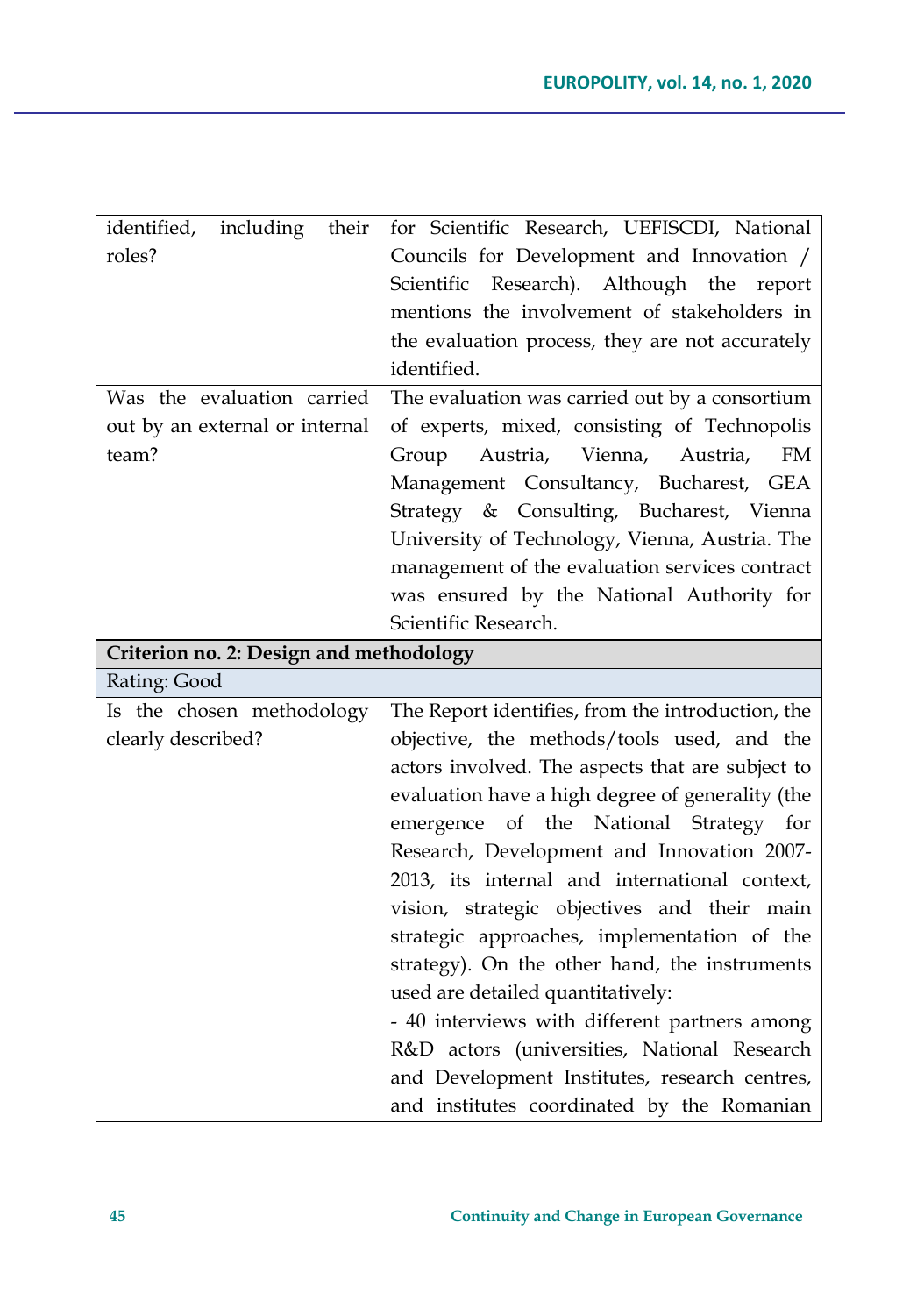|                               | Academy and private companies), of the             |
|-------------------------------|----------------------------------------------------|
|                               | institutions responsible for research policies     |
|                               | (representatives of National Authority for         |
|                               | Scientific Research, The Executive Unit for the    |
|                               | Financing of Higher Education, Research,           |
|                               | Development and Innovation (UEFISCDI),             |
|                               | Councils for Development and Innovation /          |
|                               | Scientific Research).                              |
|                               | 15<br>focus<br>groups, composed<br>110<br>of       |
|                               | representatives of the<br>same<br>group<br>of      |
|                               | institutions.                                      |
|                               | study of official documents, official and          |
|                               | internal reports                                   |
|                               | analysis of data provided by ANCS and              |
|                               | <b>UEFISCDI</b>                                    |
| Is the choice of methodology  | Although the methodology is described in           |
| explained?                    | detail, the arguments that led to its choice and   |
|                               | the tools used are not presented.                  |
| Are the evaluation questions  | The evaluation questions are not presented in a    |
| relevant to the purpose and   | breakdown for each of the objectives of the        |
| objectives of the evaluation? | evaluation and, although they meet the purpose     |
|                               | of the evaluation as a whole, it is not very clear |
|                               | to what extent they meet all the objectives set.   |
|                               | Most questions are relevant and built to           |
|                               | provide specific answers. However, questions       |
|                               | were also asked about the measures adopted,        |
|                               | which risk providing answers with a high           |
|                               | degree of generality.                              |
| DAC / OECD<br>Were the        | YES. The analysis of the report shows that at      |
| criteria used in structuring  | least one DAC (relevance) criterion was used.      |
| the evaluation?               |                                                    |
| Was the data used clear,      | YES. The data used were clear, robust and          |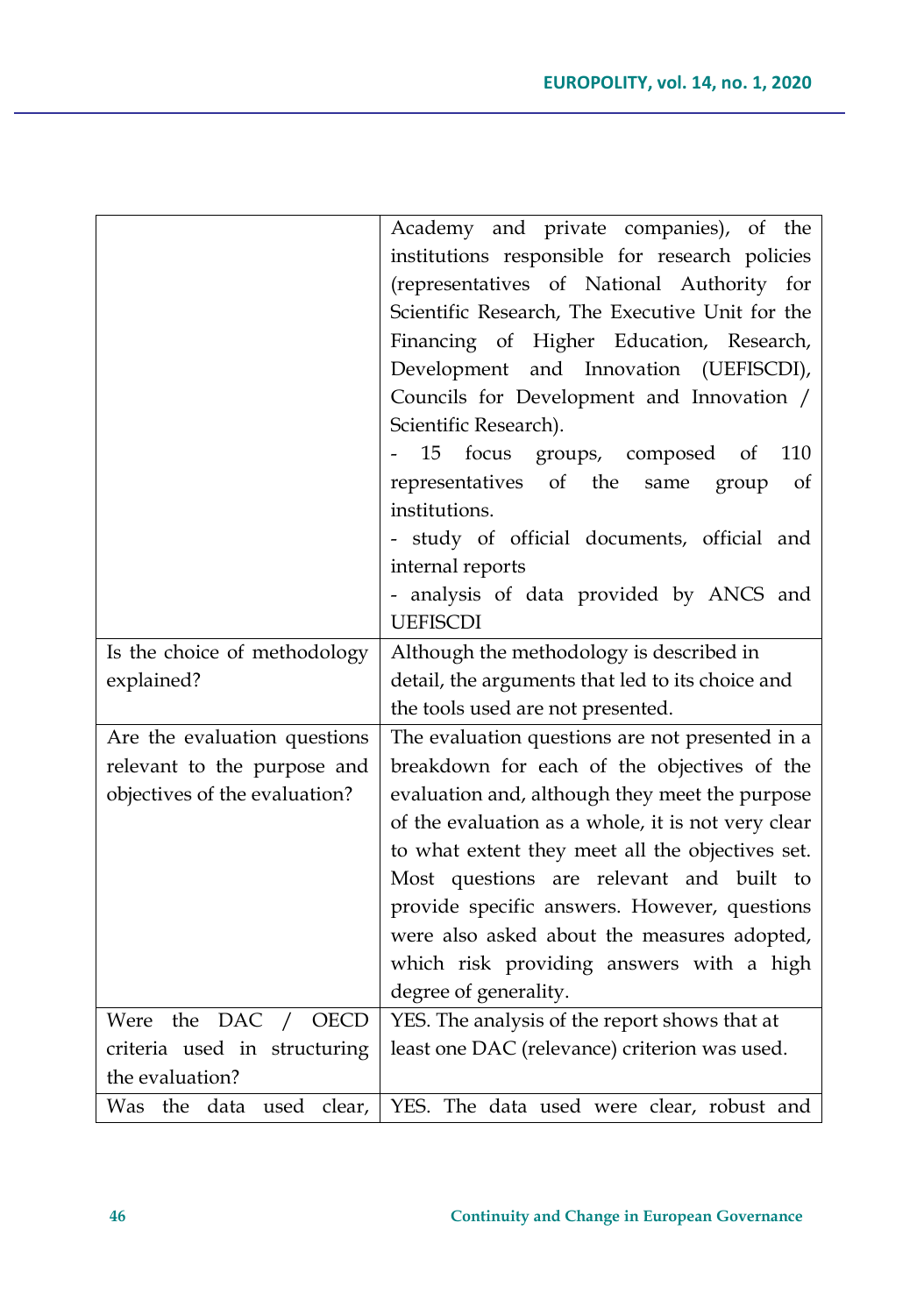| robust, and sufficient?                          | sufficient. In addition to the existing data or     |
|--------------------------------------------------|-----------------------------------------------------|
|                                                  | made available to the evaluation team by NASR       |
|                                                  | and UEFISCDI, data from official resources          |
|                                                  | were used, which are not, however, mentioned        |
|                                                  | in detail.                                          |
| risks<br>the<br>of<br>the<br>Are                 | There is no section in the report to identify       |
| clearly<br>assessment<br>and                     | possible risks that may arise during the            |
| specifically identified?                         | assessment. These are not mentioned at all in       |
|                                                  | other sections either.                              |
| Does the report have<br>key                      | Attached to the Report, in its form available to    |
| documents such as terms of                       | the general public, are a number of annexes, as     |
| reference, etc. attached?                        | mentioned in the report, but the terms of           |
|                                                  | reference are not included. At the level of the     |
|                                                  | Authority responsible for managing the service      |
|                                                  | contract, this type of documents was not            |
|                                                  | centralized, so it was not possible to identify the |
|                                                  | terms of reference that formed the basis of the     |
|                                                  | evaluation.                                         |
| Criterion no. 3: Evaluation results presentation |                                                     |
| Rating: Good                                     |                                                     |
| Are the evaluators' findings                     | YES. The report contains separate chapters for      |
| and recommendations clearly                      | each of the aspects assessed. At the same time,     |
| described?                                       | there is a separate section at the end of the       |
|                                                  | report where the findings for each specific         |
|                                                  | evaluation objective and the<br>evaluators'         |
|                                                  | recommendations are presented.                      |
| Does the evaluation report                       | The evaluation report has a logical structure       |
| have a logical structure, does                   | and the information is presented clearly and        |
| it present the information                       | coherently. The chapters are presented in italics,  |
| clearly and coherently?                          | according to the objectives of the evaluation       |
|                                                  | and also according to the questions to which the    |
|                                                  | evaluation had to answer.                           |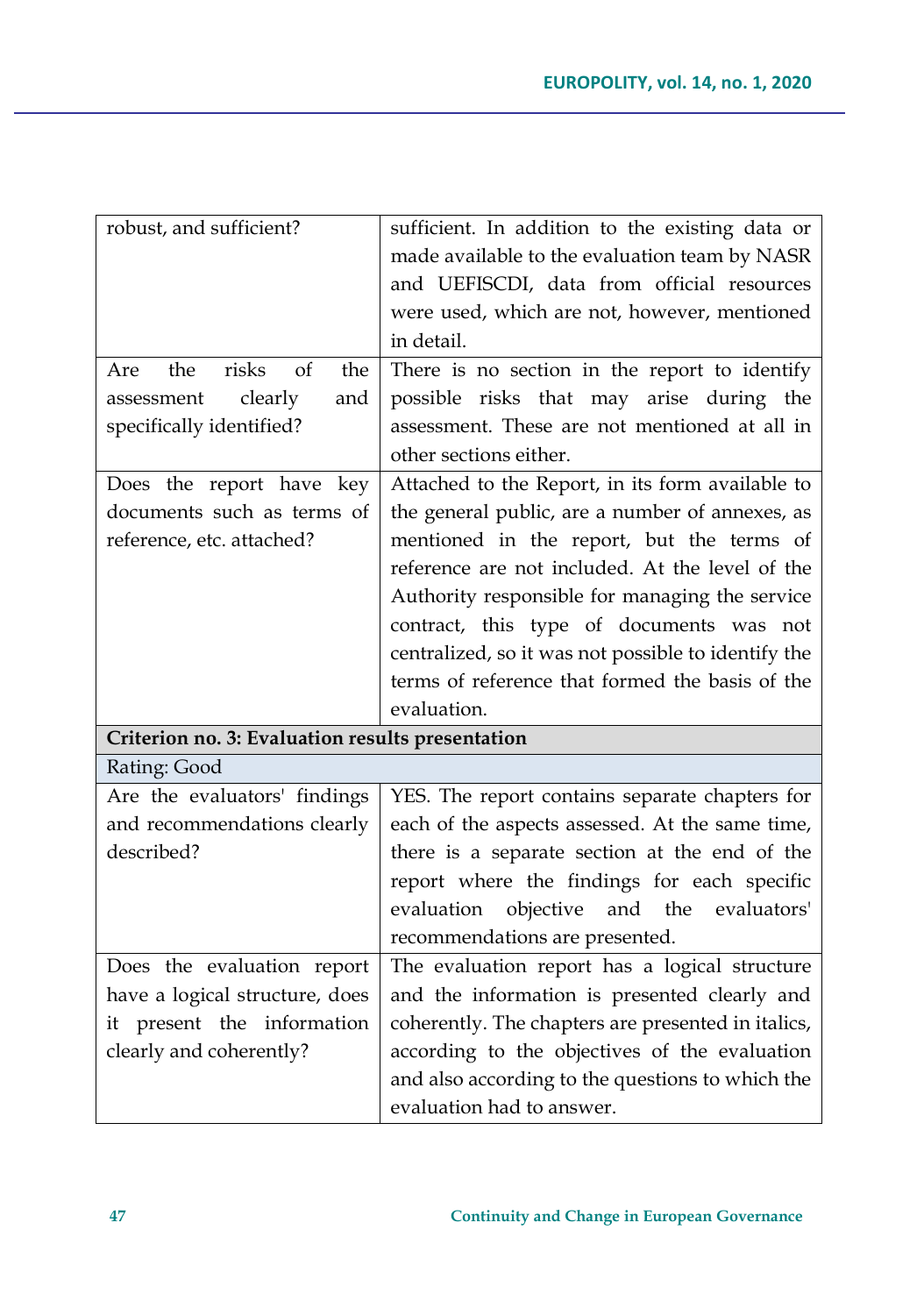| Criterion no. 4: Use of evaluation results  |                                                     |
|---------------------------------------------|-----------------------------------------------------|
| Rating: Good                                |                                                     |
| previous evaluation<br>Are                  | Not. The report does not refer to previous          |
| experiences identified?                     | evaluation experiences in the area under            |
|                                             | analysis, although it is an interim evaluation      |
|                                             | exercise of a programmatic document.                |
| decisions<br>future<br>Are<br><sub>or</sub> | Yes. Future actions are identified that could use   |
| actions identified that could               | the results of the evaluation as well as the actors |
| the results<br>of<br>this<br>use            | involved in these actions, mainly to improve        |
| evaluation?                                 | the policy and not to change it excessively.        |

| Evaluation report identification data                   |                                                 |
|---------------------------------------------------------|-------------------------------------------------|
| Report name                                             | Evaluation report on the governance of the      |
|                                                         | public research, development and innovation     |
|                                                         | system in Romania 2007 - 2013                   |
| Type of evaluation                                      | Intermediate. Themed                            |
| The evaluated period                                    | 2007 - 2013                                     |
| The evaluation period                                   | It is not specified. From the analysis of the   |
|                                                         | Report, can be presumed that it was completed   |
|                                                         | in 2015.                                        |
| Criterion no. 1: Coordination of the evaluation process |                                                 |
| Rating: Very Good                                       |                                                 |
| <b>Evaluation questions</b>                             | Findings                                        |
| Have the actors involved in                             | The report clearly indicates which actors are   |
| the evaluation process been                             | involved in the evaluation process (UEFISCDI -  |
| identified, including<br>their                          | as a beneficiary of the OPACD 37609 project).   |
| roles?                                                  |                                                 |
| Was the evaluation carried                              | The report does not contain data on the experts |
| out by an external or internal                          | who carried out the evaluation.                 |
| team?                                                   |                                                 |
| Criterion no. 2: Design and methodology                 |                                                 |

*Table no. 3.5.2.3 –Analysis grid no. 3*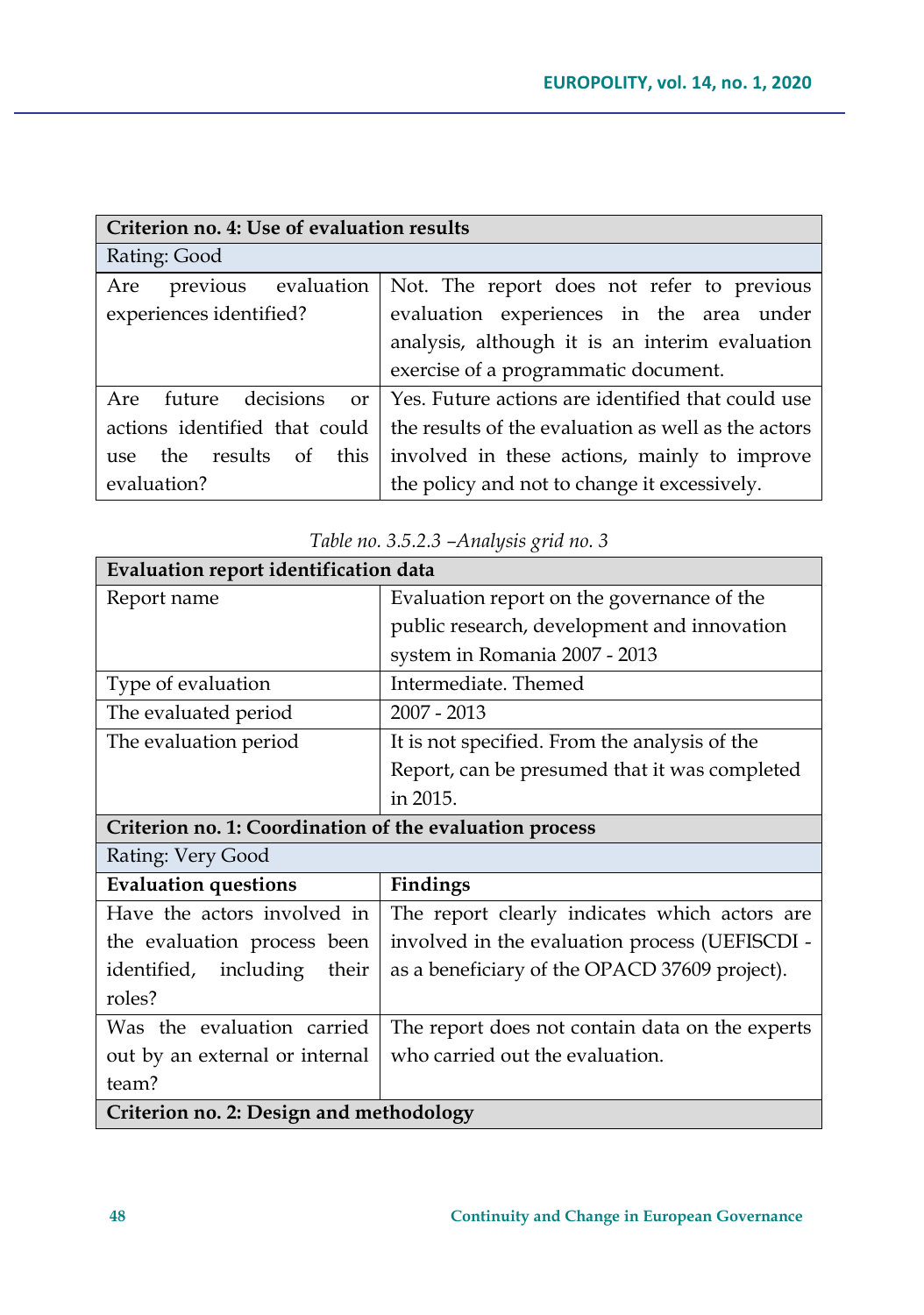| Rating: Excellent         |                                                                  |
|---------------------------|------------------------------------------------------------------|
| Is the chosen methodology | The evaluation was performed according to a                      |
| clearly described?        | detailed methodology, which uses the logical                     |
|                           | model approach. Thus, in addition to including                   |
|                           | in the Report the description of methodological                  |
|                           | objectives,<br>and<br>tools,<br>evaluation<br>steps,             |
|                           | questions, a separate document was prepared                      |
|                           | entitled Methodology for evaluating the                          |
|                           | implementation of public policies in the field of                |
|                           | Research, Development, and Innovation in                         |
|                           | Romania (2007-2013).                                             |
|                           | The general purpose of the methodology is to                     |
|                           | carry out an evaluation of the governance of the                 |
|                           | public RDI system in Romania in the period                       |
|                           | 2007-2013. The governance assessment was                         |
|                           | carried out through an analysis of<br>the                        |
|                           | implementation process of RDI policies                           |
|                           | formulated and applied during the reference                      |
|                           | period.                                                          |
|                           | By applying the methodology, the aim was to                      |
|                           | carry out a systemic evaluation whose nodal                      |
|                           | points should be the main components of the                      |
|                           | public RDI system in Romania (institutions                       |
|                           | with the regulatory and planning role, main                      |
|                           | instruments for implementing RDI policies and                    |
|                           | actors involved in the system as beneficiaries of                |
|                           | these tools).                                                    |
|                           | In order to achieve the general purpose of the                   |
|                           | methodology, the following working tools have                    |
|                           | been adopted that define the structure of the                    |
|                           | evaluation methodology:<br>I. a theoretical model of evaluation; |
|                           |                                                                  |
|                           | analytical grid that proposes<br>II.<br>the<br>an                |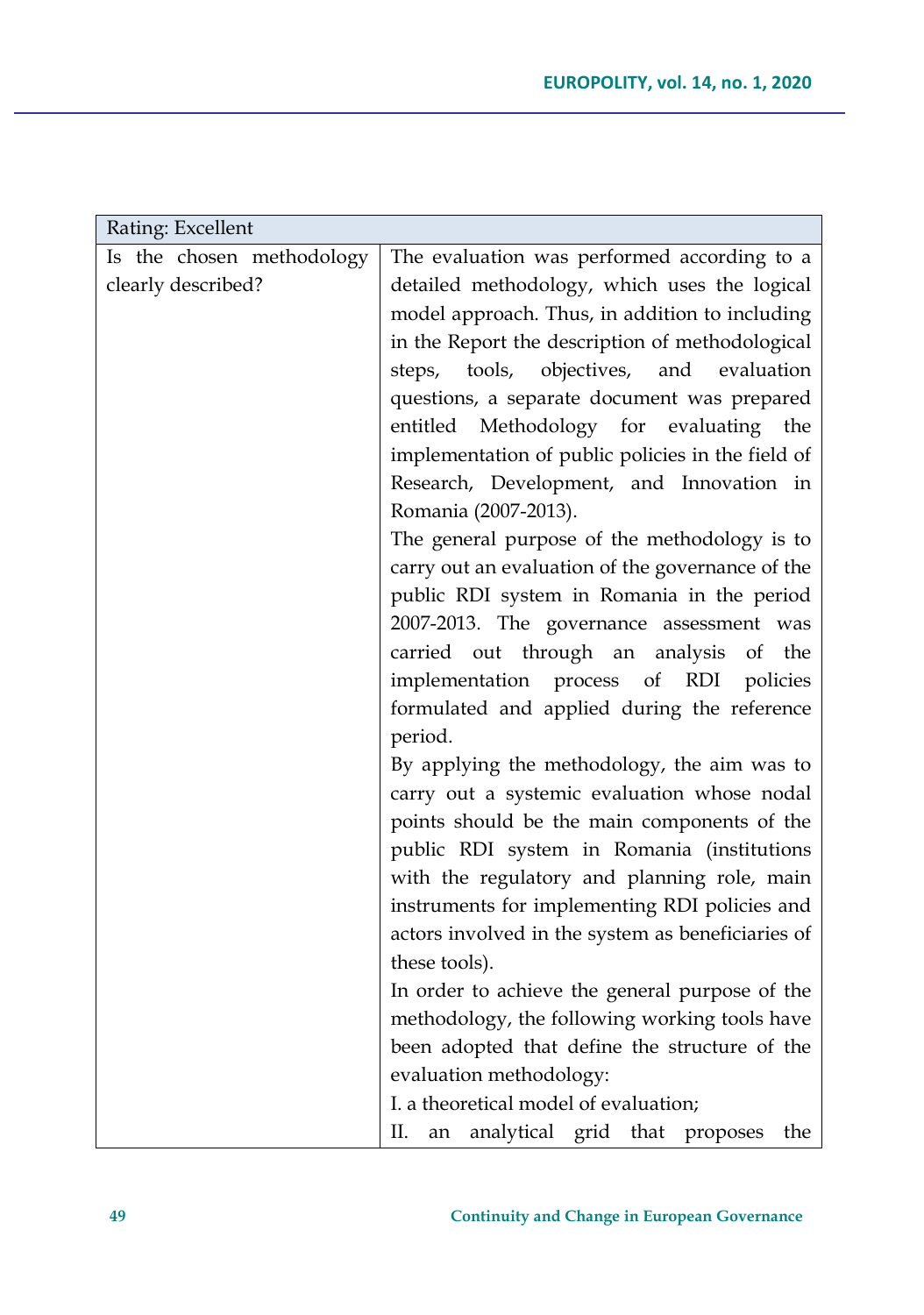|                              | evaluation criteria and that distinguishes        |
|------------------------------|---------------------------------------------------|
|                              | between the main components of the public         |
|                              | RDI system subject to evaluation;                 |
|                              | III. a specific mechanism for operationalizing    |
|                              | the analytical grid and detailing the criteria,   |
|                              | tools, techniques, data necessary for<br>the      |
|                              | evaluation, and the procedures for their          |
|                              | collection.                                       |
|                              | The methodology mentions in detail what its       |
|                              | limitations are.                                  |
| Is the chosen methodology    | YES. For each of the chosen methods and tools,    |
| clearly described?           | including the data used, justified details are    |
|                              | presented, sufficient to provide robustness to    |
|                              | the evaluation approach.                          |
| Is the choice of methodology | The evaluation questions are presented in detail  |
| explained?                   | in the methodology, being assigned to each of     |
|                              | the 3 specific objectives of the evaluation:      |
|                              | Specific<br>objective<br>1: Analysis<br>of<br>the |
|                              | responsibility of the main institutions with a    |
|                              | regulatory role in the RDI area.                  |
|                              | Evaluation questions:                             |
|                              | - Was the regulatory framework of the RDI         |
|                              | system adequate to the needs of society?          |
|                              | - Was the level of funding of the programs        |
|                              | adequate to social needs?                         |
|                              | - What was the contribution of the governance     |
|                              | institutions in defining the priorities, in       |
|                              | regulating and supervising the RDI system?        |
|                              |                                                   |
|                              | Specific objective 2: Analysis of the degree of   |
|                              | transparency of<br>the<br>instruments<br>for      |
|                              | implementing the RDI policy and of the actors     |
|                              | involved in the system as beneficiaries of the    |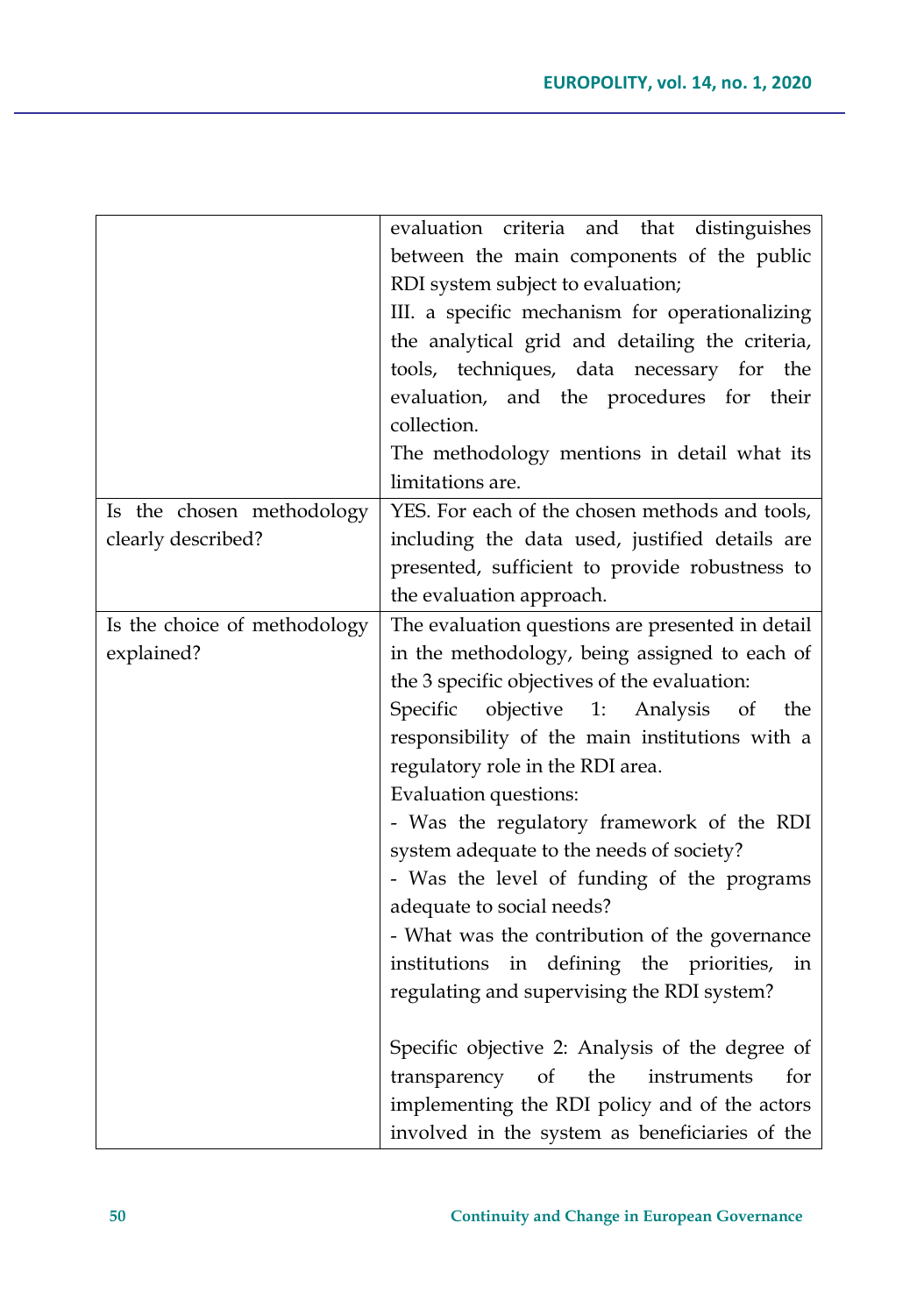|                                  | financing.                                        |
|----------------------------------|---------------------------------------------------|
|                                  | Evaluation questions:                             |
|                                  | - Was the process of implementing the             |
|                                  | financing instruments of the RDI system a         |
|                                  | transparent one?                                  |
|                                  |                                                   |
|                                  | objective 3: Analysis<br>Specific<br>the<br>of    |
|                                  | performances of the main actors involved in the   |
|                                  | RDI system as beneficiaries of the RDI policy     |
|                                  | implementation tools.                             |
|                                  | Evaluation questions:                             |
|                                  | - What are the performances of the actors in the  |
|                                  | system concerning the objectives assumed by       |
|                                  | the instruments for implementing the RDI          |
|                                  | policies from which they benefited?               |
| DAC /<br>Were the<br><b>OECD</b> | YES. From the analysis of the evaluation          |
| criteria used in structuring     | objectives, it is observed the use of efficiency  |
| the evaluation?                  | and effectiveness criteria.                       |
| Was the data used clear,         | YES. The data used is clear and robust. The       |
| robust, and sufficient?          | experts opted for the use of quantitative data,   |
|                                  | trying as much as possible to eliminate the       |
|                                  | subjectivity and lack of standardization of       |
|                                  | information obtained by qualitative methods.      |
|                                  | However, in the process of implementing the       |
|                                  | methodology, the possibility<br>of<br>using       |
|                                  | qualitative data was not eliminated, as they      |
|                                  | for<br>useful<br>obtaining<br>better<br>a<br>were |
|                                  | understanding of the functioning of the RDI       |
|                                  | system, as well as for verifying the accuracy of  |
|                                  | quantitative data collected and analyzed in the   |
|                                  | evaluation process.                               |
| risks<br>the<br>οf<br>the<br>Are | YES. The methodology presents the limits of the   |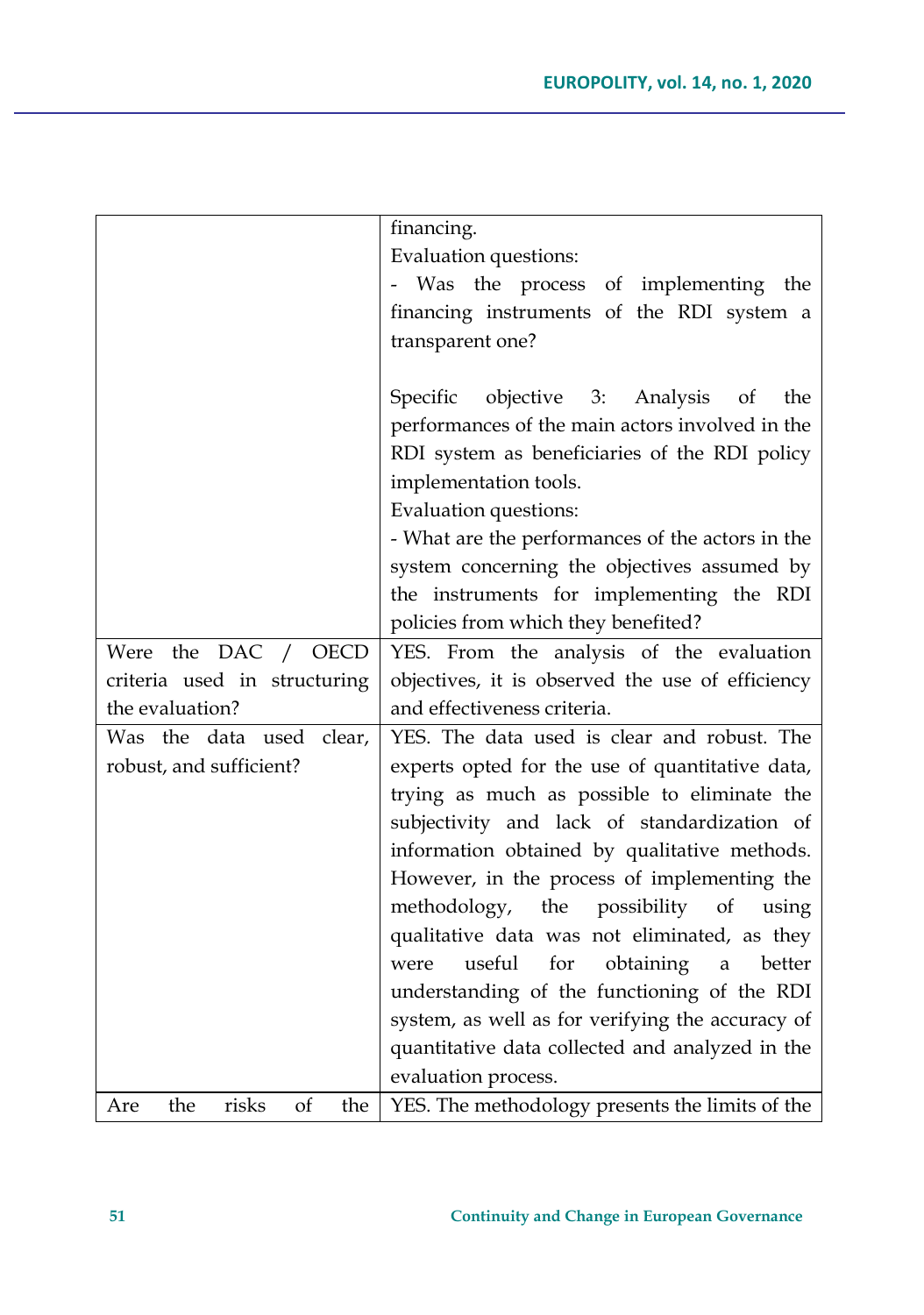| clearly<br>and<br>assessment                          | evaluation and its consequences.                                                          |
|-------------------------------------------------------|-------------------------------------------------------------------------------------------|
| specifically identified?                              |                                                                                           |
| Does the report have<br>key                           | Attached to the Report, in its form available to                                          |
| documents such as terms of                            | the general public, are several annexes, as                                               |
| reference, etc. attached?                             | mentioned in the report, but the terms of                                                 |
|                                                       | reference are not included. At the level of the                                           |
|                                                       | Authority responsible for managing the service                                            |
|                                                       | contract, this type of documents was not                                                  |
|                                                       | centralized, so it was not possible to identify the                                       |
|                                                       | terms of reference that formed the basis of the                                           |
|                                                       | evaluation.                                                                               |
| Criterion no. 3: Presentation of evaluation results   |                                                                                           |
|                                                       |                                                                                           |
| Rating: Excellent                                     |                                                                                           |
| Are the evaluators' findings                          | YES. The report contains separate chapters for                                            |
| and recommendations clearly                           | each of the aspects assessed. At the same time,                                           |
| described?                                            | there is a separate section at the end of the                                             |
|                                                       | report where the findings for each specific                                               |
|                                                       | evaluation objective and the<br>evaluators'                                               |
|                                                       | recommendations are presented.                                                            |
| Does the evaluation report                            | The evaluation report has a logical structure                                             |
| have a logical structure, does                        | and the information is presented clearly and                                              |
| it present the information                            | coherently. The chapters are presented in italics,                                        |
| clearly and coherently?                               | according to the objectives of the evaluation                                             |
|                                                       | and also according to the questions to which the                                          |
|                                                       | evaluation had to answer. It is also worth                                                |
|                                                       | mentioning the high level of detail of the                                                |
|                                                       | evaluation activities.                                                                    |
| Criterion no. 4: Use of evaluation results            |                                                                                           |
|                                                       |                                                                                           |
| Rating: Good                                          |                                                                                           |
| previous evaluation<br>Are<br>experiences identified? | Not. The report does not refer to previous<br>evaluation experiences in the area<br>under |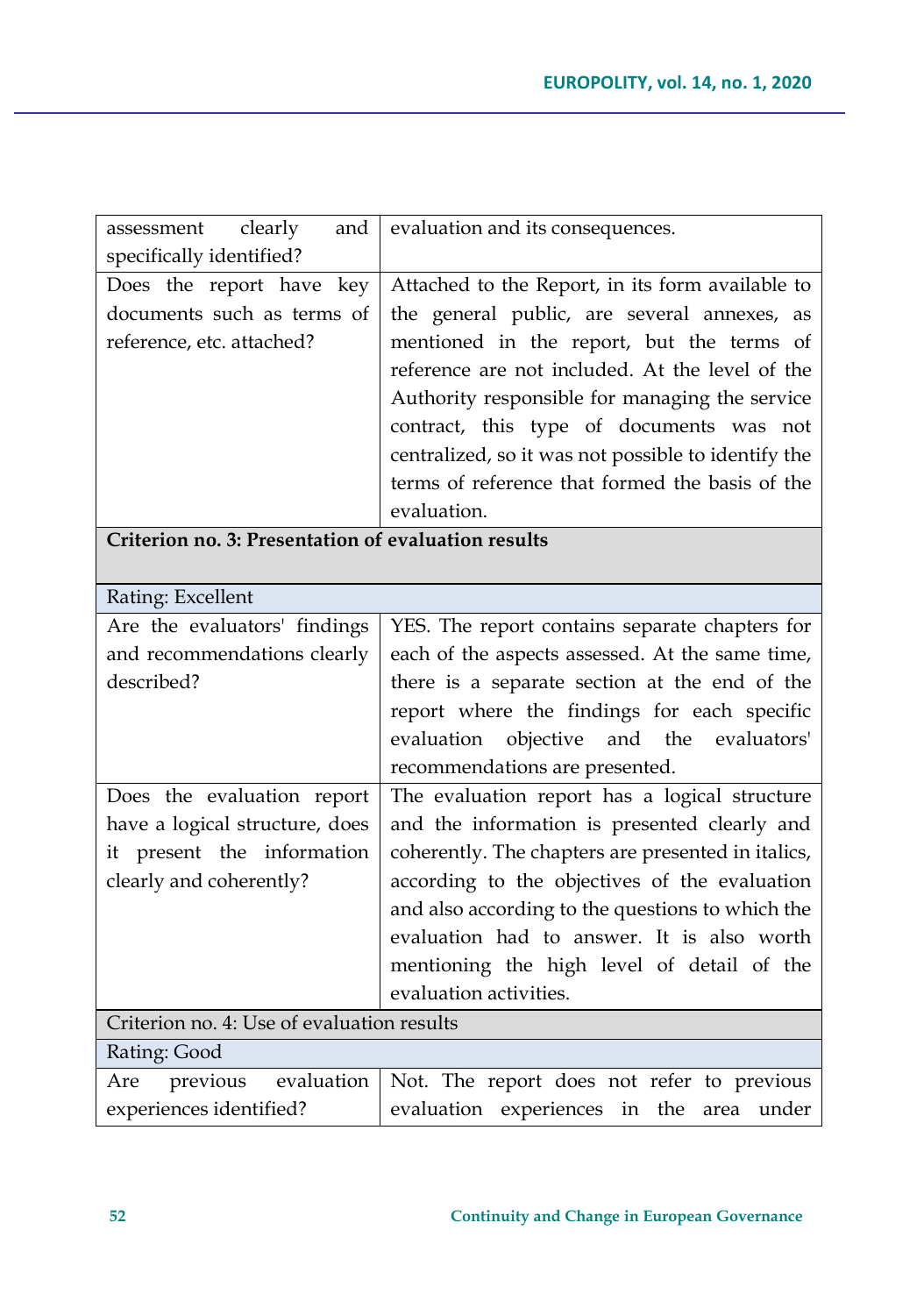|             | analysis, although it is a thematic mid-term                                        |
|-------------|-------------------------------------------------------------------------------------|
|             | evaluation exercise.                                                                |
|             | Are future decisions or Not. Although recommendations have been                     |
|             | actions identified that could $\vert$ made, they do not address specific actions in |
|             | use the results of this which the results of this evaluation exercise can           |
| evaluation? | be used. The recommendations made are rather                                        |
|             | general.                                                                            |

| Evaluation report identification data                  |                                                 |
|--------------------------------------------------------|-------------------------------------------------|
| Report name                                            | NS RDI Impact Assessment Study 2014-2020,       |
|                                                        | aggregated at national level                    |
| Type of evaluation                                     | Intermediate                                    |
| The evaluated period                                   | 2014 - 2019                                     |
| The evaluation period                                  | 2019                                            |
| Criterion no. 1:Coordination of the evaluation process |                                                 |
| Rating: Very Good                                      |                                                 |
| <b>Evaluation Questions</b>                            | Findings                                        |
| Have the actors involved in                            | The report indicates which actors are involved  |
| the evaluation process been                            | in the evaluation process (Ministry of Research |
| identified, including their                            | and Innovation and the National Institute for   |
| roles?                                                 | Scientific Research in the Field of Labor and   |
|                                                        | Social Protection).                             |
| Was the evaluation carried                             | The report is part of the deliverables of the   |
| out by an external or internal                         | project "Development of the administrative      |
| team?                                                  | capacity of the Research and Innovation         |
|                                                        | Ministry for the implementation of actions      |
|                                                        | established in the National Strategy<br>for     |
|                                                        | Research, Technological Development and         |
|                                                        | Innovation, 2014-2020 - SIPOCA 27" and was      |
|                                                        | carried out by a team of internal experts from  |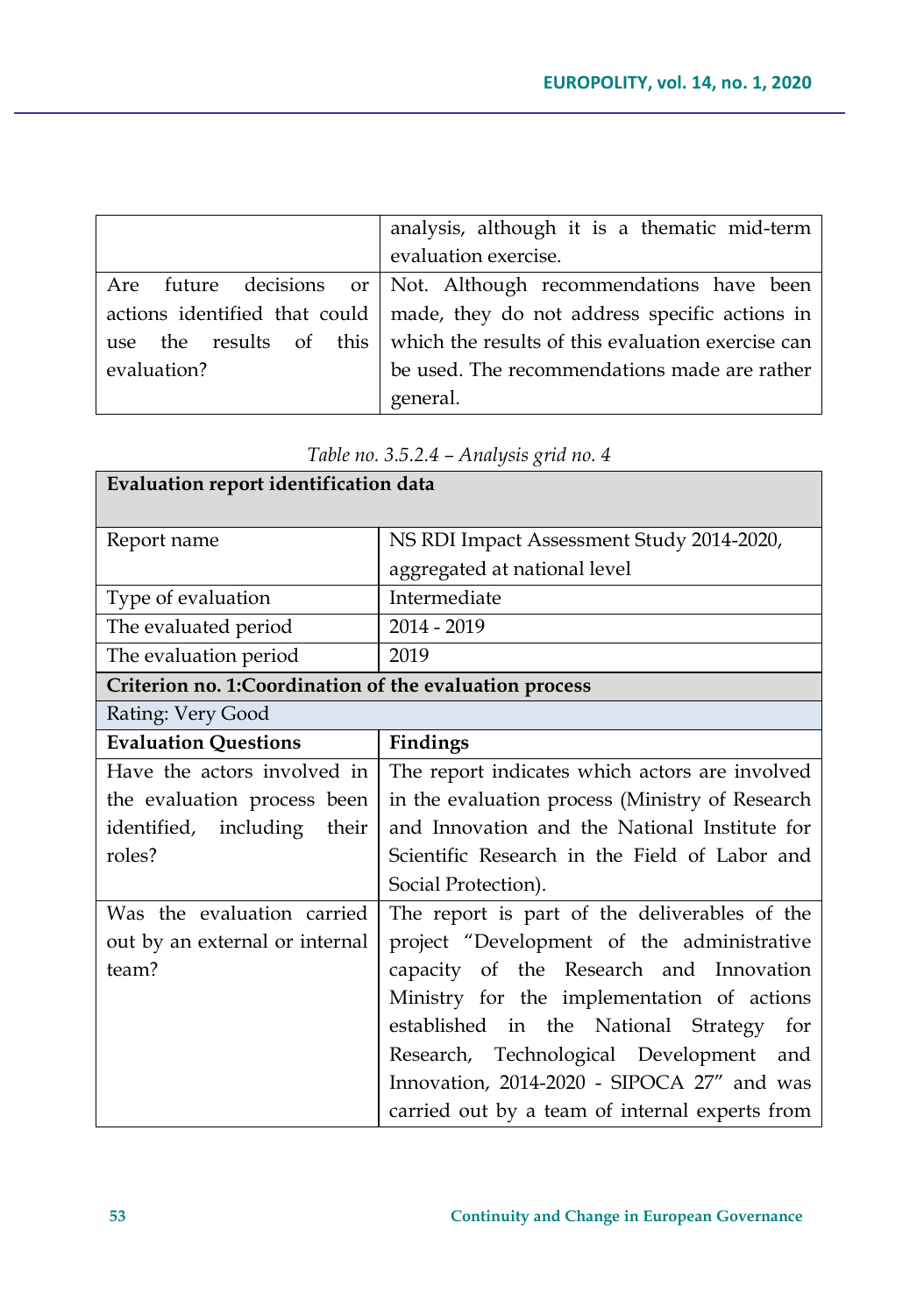| the Field of Labor and Social Protection.<br>Criterion no. 2: Design and methodology<br>The evaluation was carried out according to a                                                                                                                                                                                                                                                                                                                                                                                                                                                                                                                                                                                                                                                                                                                                                                                                                                                                                                                                                                                                                                                    |
|------------------------------------------------------------------------------------------------------------------------------------------------------------------------------------------------------------------------------------------------------------------------------------------------------------------------------------------------------------------------------------------------------------------------------------------------------------------------------------------------------------------------------------------------------------------------------------------------------------------------------------------------------------------------------------------------------------------------------------------------------------------------------------------------------------------------------------------------------------------------------------------------------------------------------------------------------------------------------------------------------------------------------------------------------------------------------------------------------------------------------------------------------------------------------------------|
|                                                                                                                                                                                                                                                                                                                                                                                                                                                                                                                                                                                                                                                                                                                                                                                                                                                                                                                                                                                                                                                                                                                                                                                          |
|                                                                                                                                                                                                                                                                                                                                                                                                                                                                                                                                                                                                                                                                                                                                                                                                                                                                                                                                                                                                                                                                                                                                                                                          |
|                                                                                                                                                                                                                                                                                                                                                                                                                                                                                                                                                                                                                                                                                                                                                                                                                                                                                                                                                                                                                                                                                                                                                                                          |
| detailed methodology, which represents a<br>separate deliverable within the<br><b>SIPOCA</b><br>project27 - "Impact assessment methodology of<br>NSRDI 2020 2014-2020".<br>The purpose of assessing the impact of the<br>NSRDI 2020 Strategy, in the middle of the<br>implementation period (2014-2019), is<br>to<br>demonstrate whether the interventions<br>are<br>progressing towards the objectives, assessing<br>the short-term impact of funded and completed<br>projects on the identified outcome and impact<br>variables.<br>The evaluation was divided into three levels:<br>- The first level is the evaluation of funding<br>programs and instruments through which<br>concrete measures are proposed to achieve the<br>objectives of the strategy.<br>- The second level consists of assessing the<br>impact on the areas of smart specialization and<br>the field of public health priority.<br>- The third level is the evaluation of NSRDI 2020<br>itself, with the role of understanding the<br>effectiveness and efficiency of its contribution to<br>the achievement of strategic objectives at the<br>national level.<br>The methodology mentions in detail what its |
| limitations are.                                                                                                                                                                                                                                                                                                                                                                                                                                                                                                                                                                                                                                                                                                                                                                                                                                                                                                                                                                                                                                                                                                                                                                         |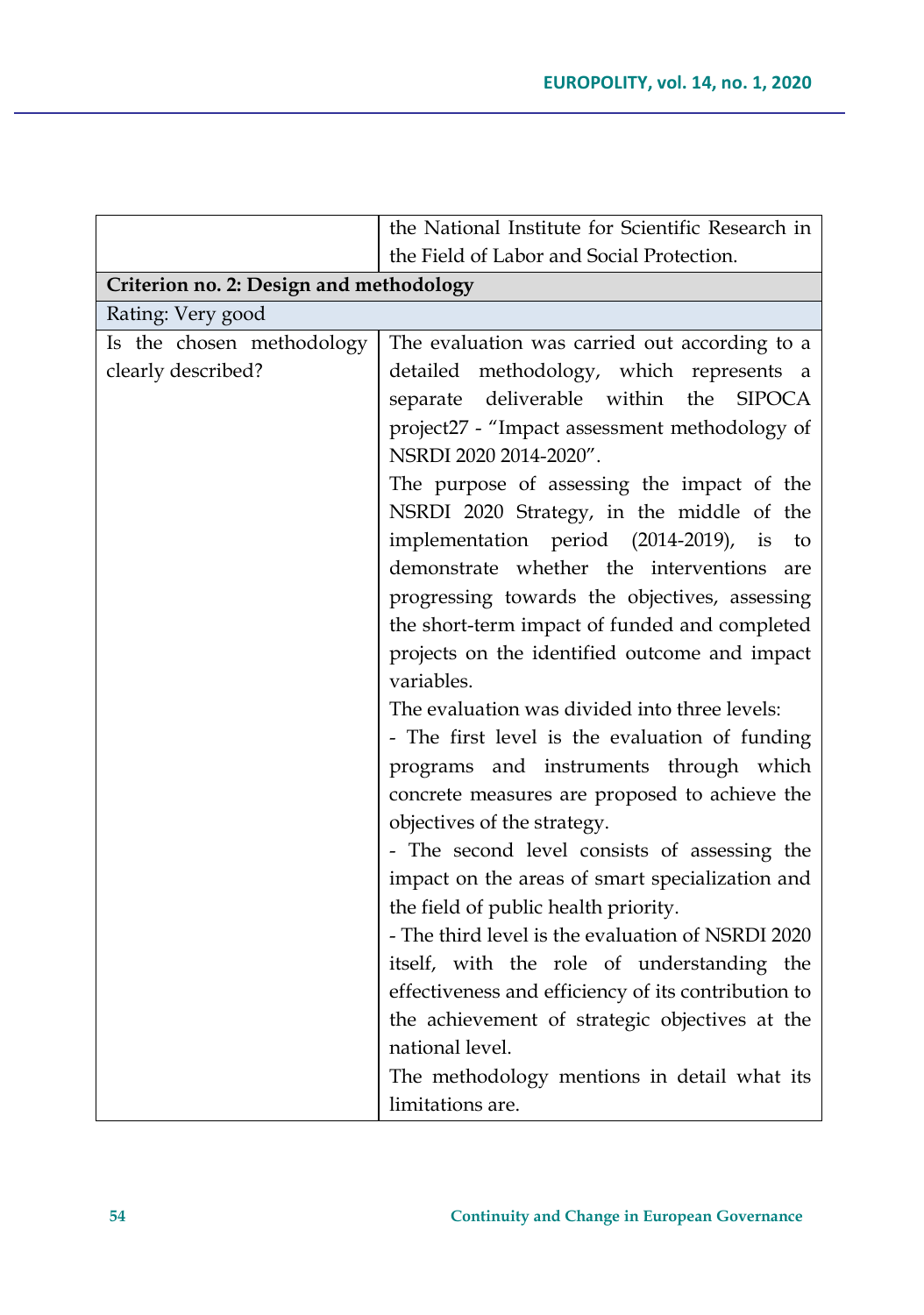| Is the choice of methodology  | YES. For each of the chosen methods and tools,    |
|-------------------------------|---------------------------------------------------|
| motivated?                    | including the data used, justified details are    |
|                               | presented, sufficient to provide robustness to    |
|                               | the evaluation approach.                          |
| Are the evaluation questions  | YES. The questions are highlighted in the         |
| relevant to the purpose and   | methodology and correspond to the objectives      |
| objectives of the evaluation? | of the evaluation.                                |
|                               | The evaluation questions used are:                |
|                               | 1. To what extent do the objectives of NSRDI      |
|                               | 2020 reflect the needs identified at the national |
|                               | level? (relevance)                                |
|                               | 2. Has the implementation of NSRDI 2020 been      |
|                               | carried out as planned? "What" went "and          |
|                               | what" didn't go "in the implementation of         |
|                               | <b>SNCDI 2020?"</b>                               |
|                               | 3. What is the progress towards specific          |
|                               | objectives? Have the objectives/targets of        |
|                               | SNCDI 2020 been achieved?                         |
|                               | 4. How has the impact on funding instruments      |
|                               | and smart specialization areas contributed to     |
|                               | the achievement of the SNCDI 2020 objectives?     |
|                               | 5. To what extent has SNCDI 2020 contributed      |
|                               | to the evolution of macroeconomic indicators at   |
|                               | the national level (gross domestic product        |
|                               | formation, employment)?                           |
|                               | 6. To what extent and how could things have       |
|                               | been done better?                                 |
| Were the DAC /<br><b>OECD</b> | YES. From the analysis of the evaluation          |
| criteria used in structuring  | objectives, it is observed the use of efficiency  |
| the evaluation?               | and effectiveness criteria.                       |
| Was the data used clear,      | YES. The data used are clear and sufficient.      |
| robust and sufficient?        | However, experts identify potential<br>risks      |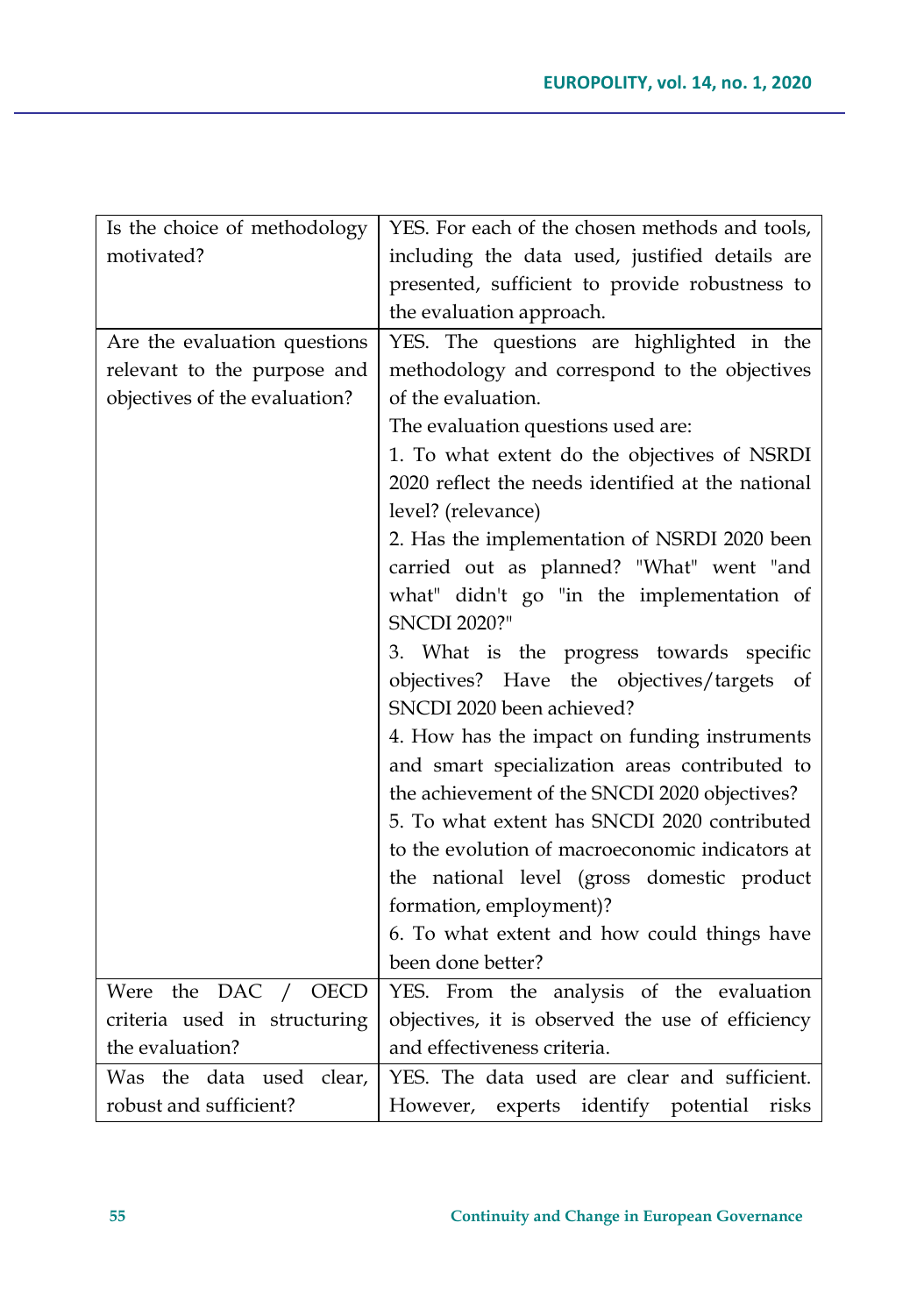|                                                     | related to the availability of statistics.           |
|-----------------------------------------------------|------------------------------------------------------|
| the<br>risks<br>of<br>the<br>Are                    | YES. The following risk categories have been         |
| clearly<br>and<br>assessment                        | identified:                                          |
| specifically identified?                            | - General issues related to impact assessment        |
|                                                     | are related to theoretical and methodological        |
|                                                     | aspects, availability of statistics, the bias in the |
|                                                     | choice of variables.                                 |
|                                                     | - Access to data and selection of analyzed units.    |
|                                                     | - Choosing the time of the evaluation that must      |
|                                                     | take into account the time required after the        |
|                                                     | implementation of the program for the results        |
|                                                     | to become visible.                                   |
|                                                     | Delays and discontinuities in<br>program             |
|                                                     | implementation.                                      |
| Does the report have key                            | Several annexes are attached to the Report, in its   |
| documents such as terms of                          | available to the general public,<br>form<br>as       |
| reference, etc. attached?                           | mentioned in the report, but the terms of            |
|                                                     | reference are not included.                          |
| Criterion no. 3: Presentation of evaluation results |                                                      |
| Rating: Excellent                                   |                                                      |
| Are the evaluators' findings                        | YES. The report contains separate chapters for       |
| and recommendations clearly                         | each of the aspects assessed. At the same time,      |
| described?                                          | there is a separate section at the end of the        |
|                                                     | report where the evaluators' conclusions and         |
|                                                     | recommendations are presented.                       |
| Does the evaluation report                          | The evaluation report has a logical structure        |
| have a logical structure, does it                   | and the information is presented clearly and         |
| present the information clearly                     | coherently. The chapters are presented in            |
| and coherently?                                     | italics, according to the objectives of the          |
|                                                     | evaluation and to the questions to which the         |
|                                                     | evaluation had to answer. It is also worth           |
|                                                     | mentioning the high level of detail of the           |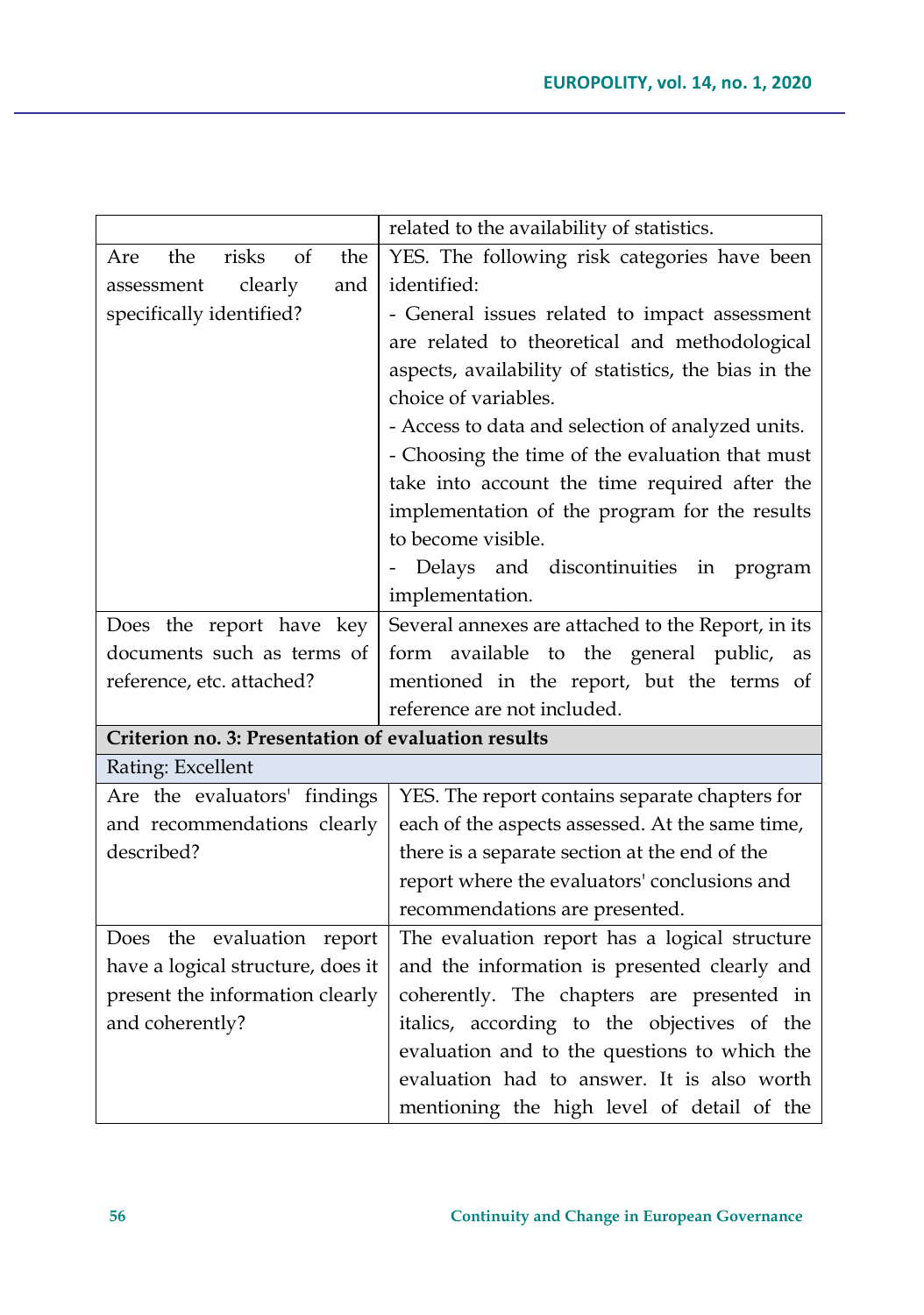|                                            | evaluation activities.                             |
|--------------------------------------------|----------------------------------------------------|
| Criterion no. 4: Use of evaluation results |                                                    |
|                                            |                                                    |
| Rating: Excellent                          |                                                    |
| evaluation<br>previous<br>Are              | Yes. The report contains references to the         |
| experiences identified?                    | elaboration of SNCDI 2014 - 2020 and PNCDI         |
|                                            | III and, although no evaluation issues are         |
|                                            | explicitly mentioned, a deductive reasoning        |
|                                            | can be used to link to the previous evaluation     |
|                                            | exercise and the limitations created by it.        |
| Are future decisions or actions            | The report explicitly states that the analysis of  |
| identified that could use the              | the evaluation results will provide the main       |
| results of this evaluation?                | beneficiaries and users: the Ministry of           |
|                                            | Research and Innovation, the line ministries       |
|                                            | responsible for public policies in the fields of   |
|                                            | 2020, UEFISCDI, and<br>SNCDI<br>interested         |
|                                            | economic and social partners, the possibility of   |
|                                            | implementing an evidence-based decision-           |
|                                            | making mechanism regarding the modification        |
|                                            | of<br>the<br>adopted<br>strategic<br>lines,<br>the |
|                                            | implementation mechanisms, the decision to         |
|                                            | continue funding or to selectively enhance it      |
|                                            | programs/areas<br>the<br>certain<br>using<br>on    |
|                                            | instruments with the highest potential to          |
|                                            | achieve significant positive effects.              |
|                                            | In this sense, the results obtained will provide   |
|                                            | the Ministry of Research and Innovation with       |
|                                            | strong arguments to justify the budgetary need     |
|                                            | to support the development of the RDI field in     |
|                                            | the coming years.                                  |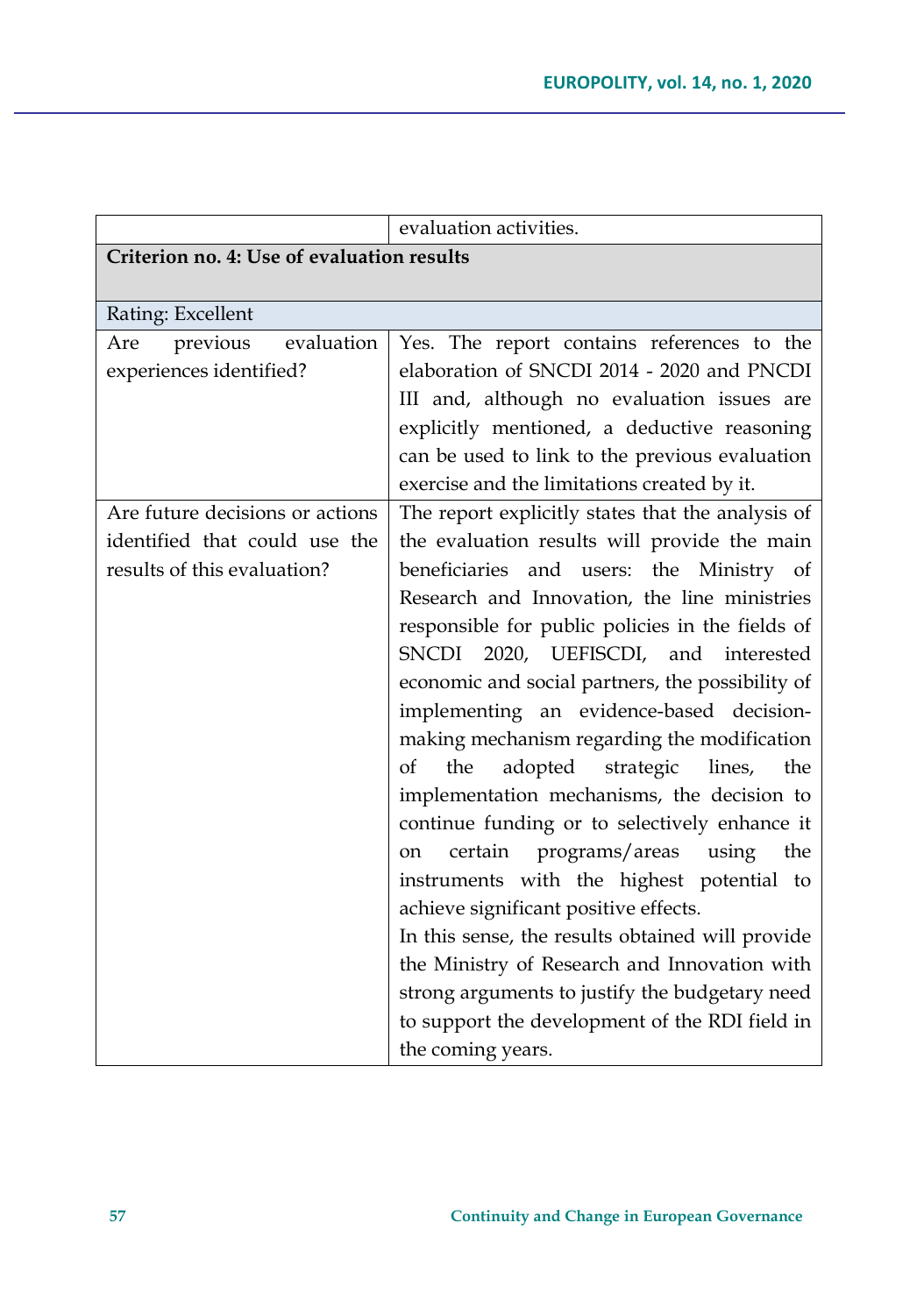Evaluation of the criterion "Coordination of the evaluation process"

The analyzed reports indicate who held the function of coordinating the evaluation process without detailing all the stakeholders involved in this process. Simultaneously, incomplete or non-existent information on the experts who carried out the evaluation led to low ratings for this criterion. It is noted that this information is more accurate when it comes to evaluation exercises carried out in European funded projects.

Evaluation of the criterion "Design and methodology"

If the design and methodology of the evaluation are described in a more detailed manner with each evaluation exercise, the motivation for choosing a specific methodology is missing in the first analyzed reports. Furthermore, for none of the reports could the terms of reference be identified so that, regardless of the degree of detail of the methodology and tools chosen, we can only assume that what was delivered is and what was requested. The risks of evaluation are present in the reports prepared since 2015. A common element of all evaluation exercises is the use of at least one DAC / OECD criterion, which indicates the observance of an internationally accepted methodological framework.

Evaluation of the criterion "Presentation of evaluation results"

If the information in the analyzed reports is not always presented following a logical structure and the accuracy of the information raises questions about the degree of substantiation of the findings, each report still contains separate chapters to present the results of the evaluation, clearly highlighting the findings and recommendations of evaluators.

Evaluation of the criterion "Use of evaluation results"

The evaluation exercises analyzed do not contain information on previous evaluations or their lack, so the idea is induced that this is a singular approach.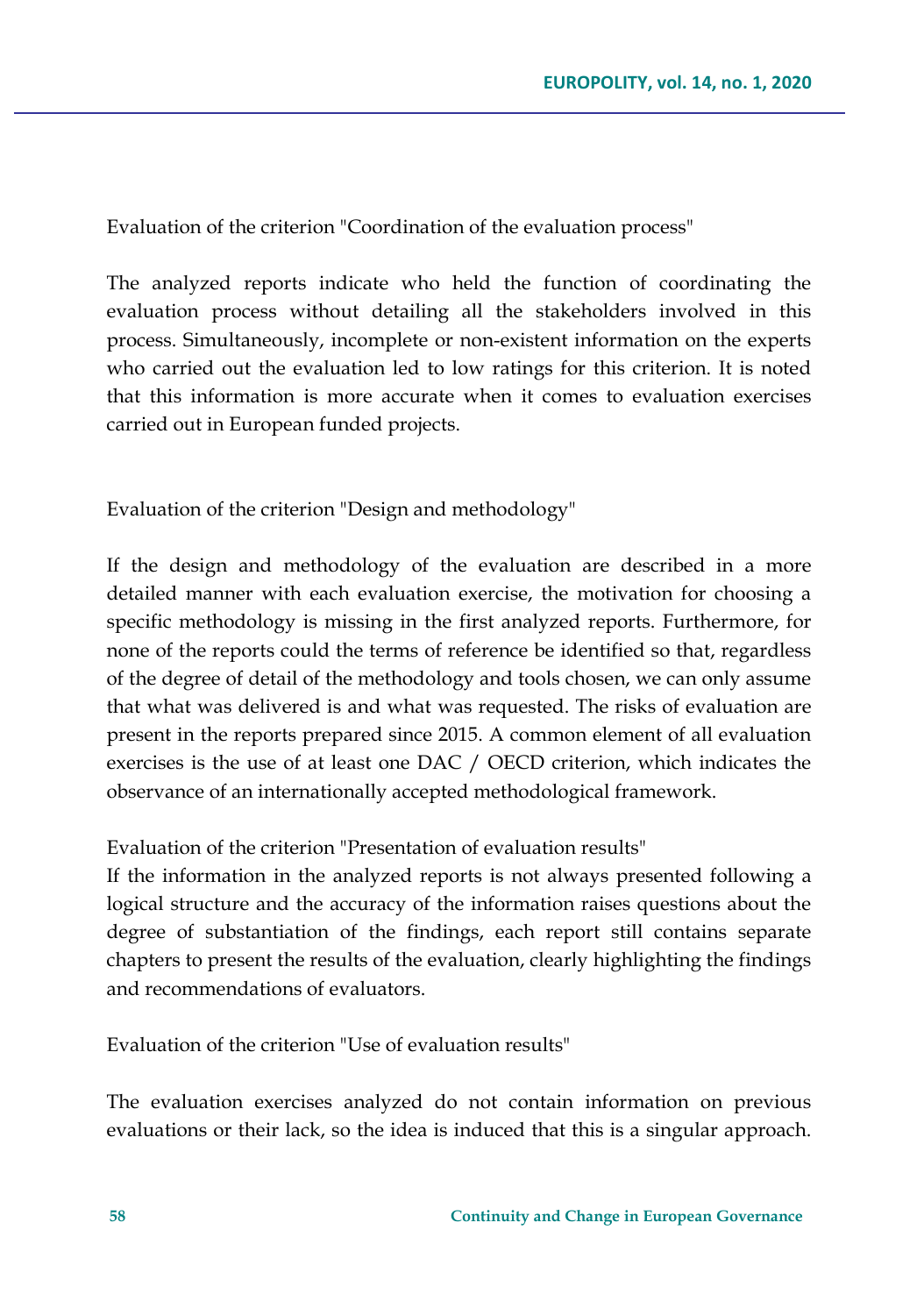The recommendations made by the evaluators are associated with future events and actions in which they could be implemented without detailing and how this operationalization could take place or if effective steps are envisaged.

# **4. CONCLUSIONS**

Following the application of the analysis grid and the study of the relevant programmatic documents related to research-innovation policies in Romania, we compared the results obtained in order to verify the research hypothesis stated at the beginning of the article and the conclusions that emerged are:

The evaluation exercises were carried out as singular actions, without following a chronology of the analyzed policies. Nevertheless, this is a consequence, firstly, of the different purposes of each evaluation exercise and, secondly, of the administrative instability known to the authority responsible for managing research and innovation policies and the periodic fragmentation of its tasks. Furthermore, the analysis of the studied programmatic documents, corroborated with the data on the financing of the research-development-innovation system in the analyzed period, resulted in a low interest of the decision-makers to support the improvement of research-innovation policy management tools that received numerous budget cuts.

The methodology and tools used have evolved positively from one evaluation exercise to another. Notwithstanding, even though the presentation of the evaluation results has improved, their use remains an aspect that is difficult to follow. On the one hand, one reason is that we do not find information on whether or not to implement the previous recommendations and, on the other hand, because of the proposed recommendations, although identifying actions in which they could be implemented, do not stipulate what steps would be taken. to be followed, which actors can be involved and the time horizon in which they could be implemented.

Regarding the National Strategy for Research-Development-Innovation 2014- 2020, although references to the recommendations contained in previous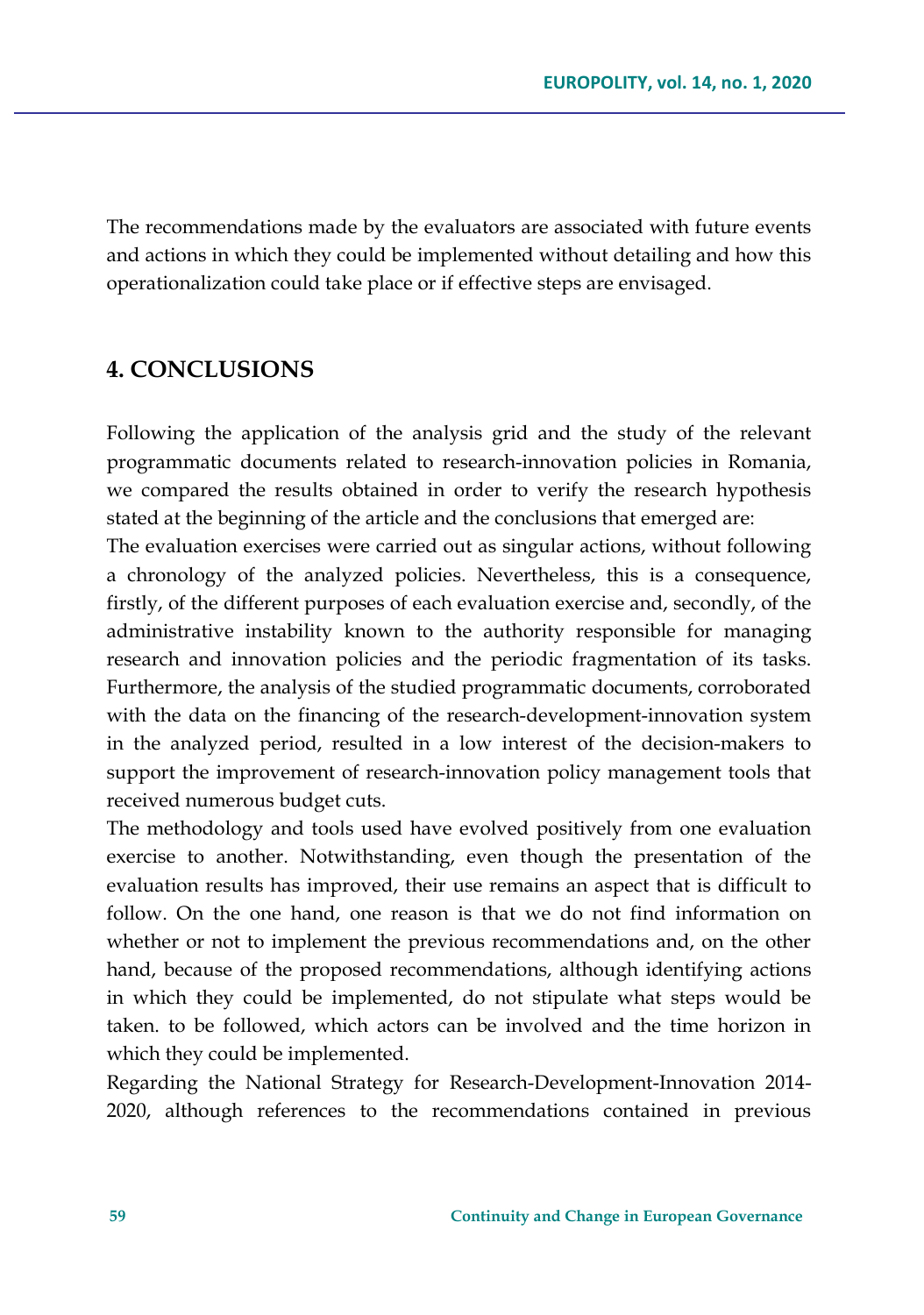evaluations have been identified, it is difficult to quantify the degree to which the results of these evaluations have been used. In the absence of details on how those recommendations were implemented, the mere reference to them in the strategy, when describing the approach of its elaboration, is insufficient to state with certainty that the public policy document is based on the results of previous evaluations.

Based on the conclusions obtained from the comparison of the analysis grids, we can affirm that the inconsistency of the analyzed data makes it difficult to establish a correlation between the usability of the evaluation results and the degree of use of these results in the process of substantiating future policies. Specifically, the use of evaluation results is an action that is difficult to predict, influenced rather by external, unknown factors. The research hypothesis is not, therefore, validated, or at least not in the context of the evaluation exercises analyzed.

# **REFERENCES**

- Alkin, M. C. 2003. Introduction. In T. Kellaghan, & D.L. Stufflebeam (Eds.), *International handbook of educational evaluation. Part one: Perspectives,* 189-196*.*  Dordrecht, The Netherlands: Kluwer Academic Publishers.
- Cousins, J. B., & Leithwood, K. A. 1986. *Current empirical research on evaluation utilization. Review of Educational Research*, 56, 331-364.
- European Commission. 2013. *"EVALSED The Guide: The resource for the evaluation of Socio-Economic Development"*.
- European Commission. *2020. European Semester: Assessment of progress on structural reforms, prevention and correction of macroeconomic imbalances, and results of in-depth reviews under.*
- European External Action Service.2014. *"Evaluation Matters. The Evaluation Policy For European Union Development Co-Operation"*.
- *Regulation (EU) No 1176/2011*.2020. Bruxelles.